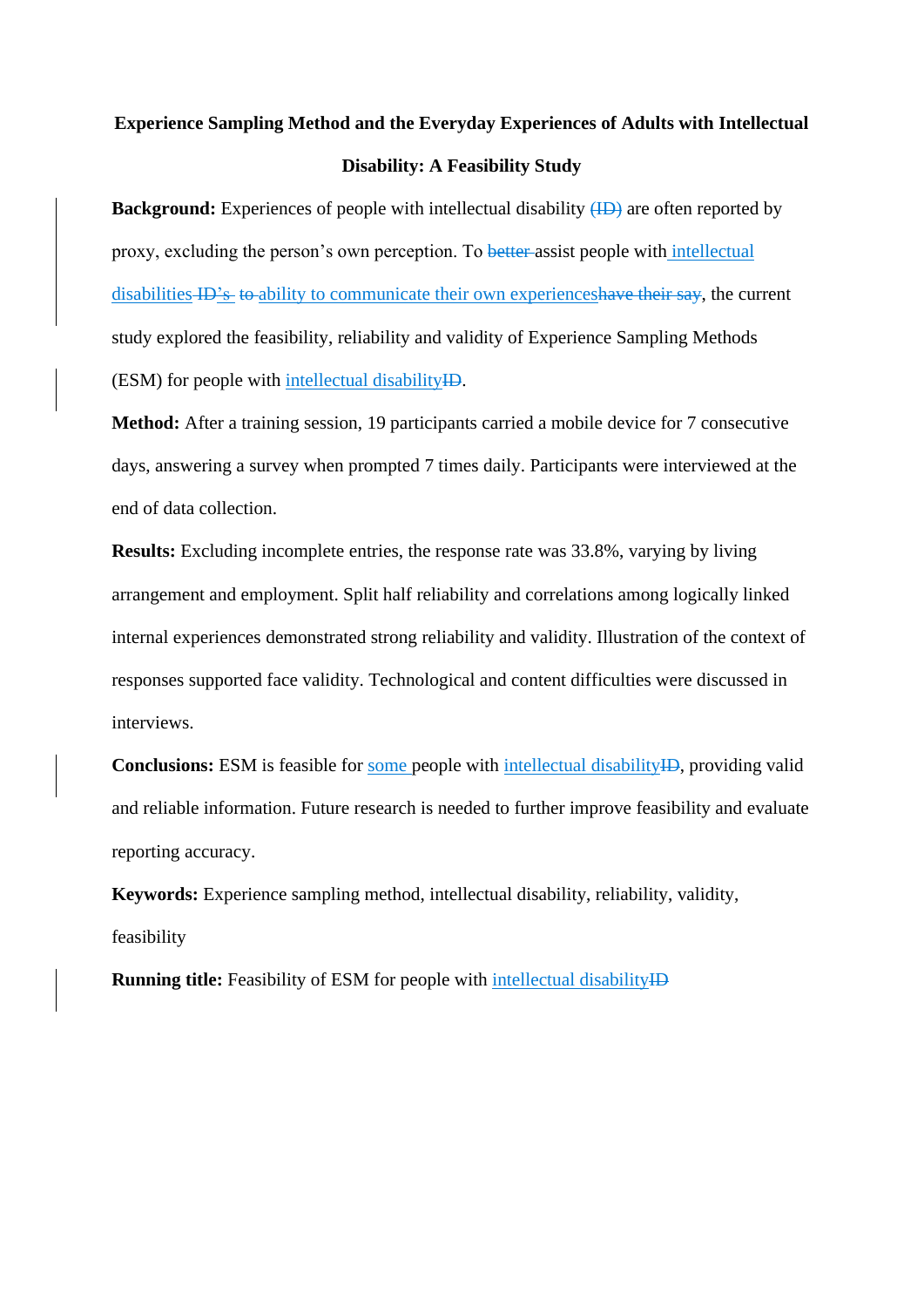Feasibility of ESM for people with intellectual disability ID

 $\begin{array}{c} \hline \end{array}$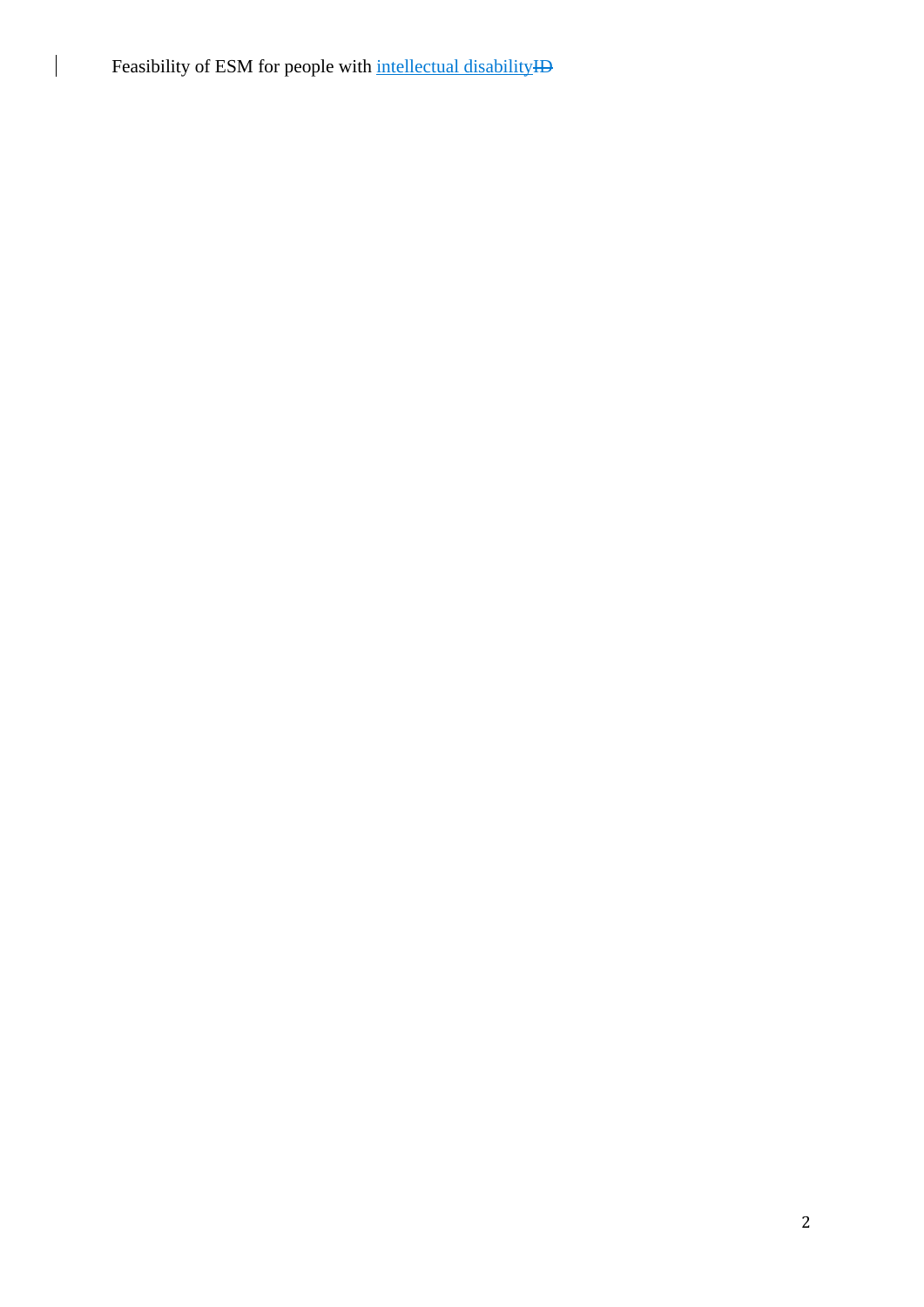#### **Introduction**

For many, having an intellectual disability  $(H)$  can mean that pragmatic language skills, expressive communication skills, and comprehension can be a challenge. In particular, communicating with others about internalised perceptions and feelings of subjective experiences and emotions has been referred to as being 'incongruous' with having an intellectual disability<sup>ID</sup> (Bradshaw, 2001). The process of making truly informed decisions and exercising personal choices, especially more complex decisions, can be made difficult when a person with intellectual disability<sup>ID</sup> has difficulties accurately expressing their feelings and perceptions. In addition to such possible communication difficulties, there are two major barriers to this realitymaking independent decisions uniquely facing people with intellectual disabilityiesID: proxy decision madering by others based often on the principles of best interests (e.g., Bigby, Whiteside & Douglas, 2017), and the reported tendency toward acquiescing to others to not only be agreeable, but also to avoid saying the wrong thing (Finlay & Lyons, 2002). Countering these barriers has been the focus of many scientific and advocacy endeavours over the decades, yet problems persist in finding ways to accurately help people with intellectual disability<sup>ID</sup> self-report their feelings and experiences (Stancliffe, Wilson, Bigby, Balandin & Craig, 2014). This study reports feasibility data using a novel approach, *Experience Sampling Method* (ESM) using mobile devices, which may be a method for allowing individuals with intellectual disability<sup>ID</sup> to self-report.

ESM (Hektner, Schmidt, & Csikszentmihalyi, 2007), an ecological momentary assessment (Shiffman et al., 2008), allows individuals to report actions, thoughts and feelings in real time across naturalistic contexts through repeatedly completing a survey designed by the researchers and tailored to the research questions. Often using electronic mobile devices, such as smart phones, participants are prompted at multiple times throughout the day and across the entire data collection period to respond to a survey to collect their external (e.g.,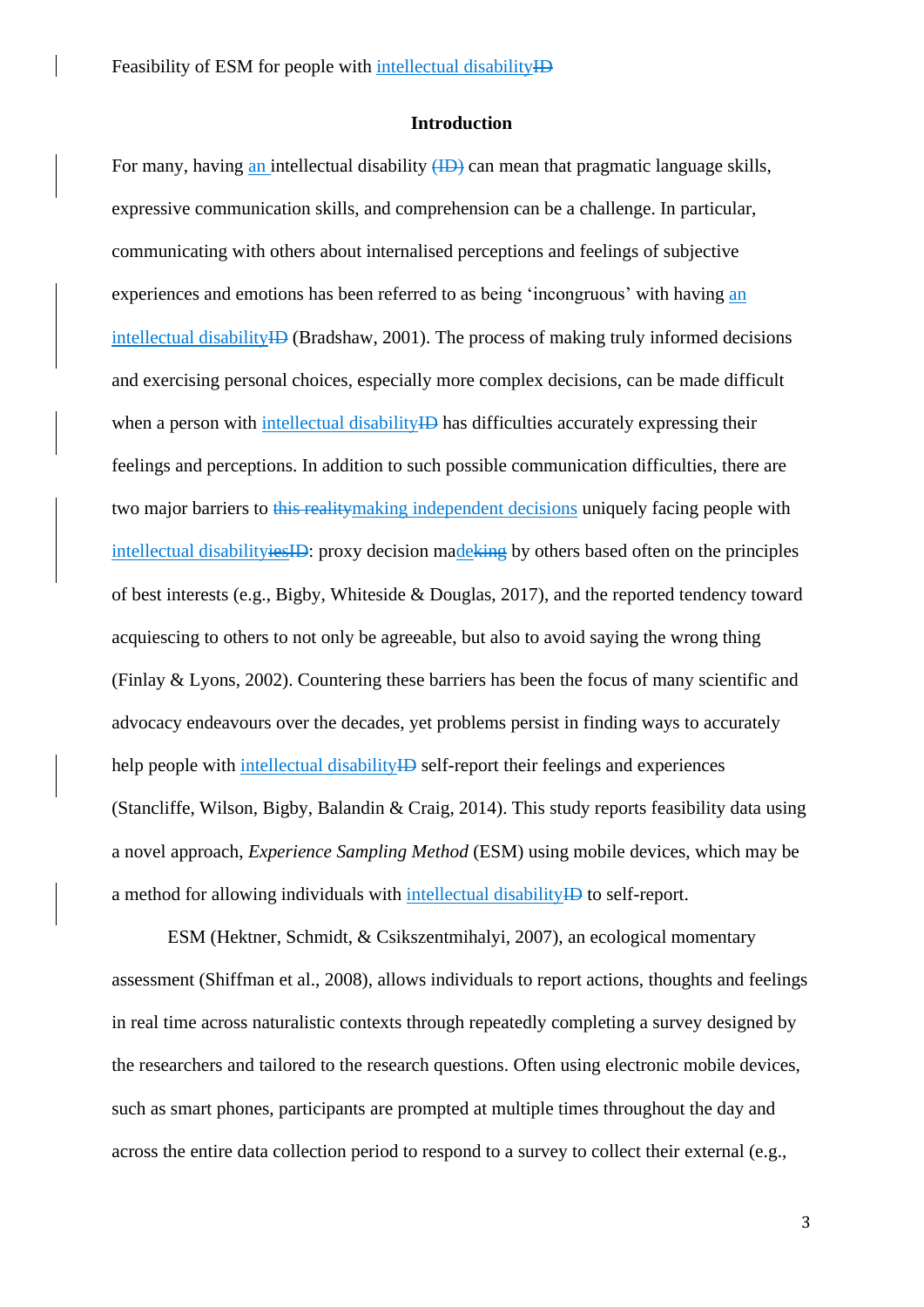#### Feasibility of ESM for people with intellectual disability ID

what they do in real life) and internal experience (e.g., thoughts and feelings). Hence, this method can produce unique data regarding the dynamic relationships between internal and external experiences of research participants that may not be captured, or at least not as well, by the use of standardised questionnaires or lab-based methods (Shiffman et al., 2008). Consequently, data collected through this method have increased ecological validity. As participants are prompted to enter data 'as it happens', using ESM can reduce the risk of recall problems, a noted major issue for people with intellectual disability<sup>ID</sup> while using retrospective measures such as interviews or global questionnaires, even though when augmentative communication techniques were applied (Stancliffe et al. 2014). Further, the wording of the ESM survey questions should be straightforward and definite, satisfying the participants' reading comprehension levels. This methodology is less cognitively demanding than retrospective approaches (Trull & Ebner-Priemer, 2009).

ESM has been used to collect unique data in different populations to address a range of research questions, such as assessing behaviours and experience in daily life, the impact of symptoms on behaviours and emotions, or investigating quality of life (Shiffman et al., 2008; Trull & Ebner-Priemer, 2009). For example, Whalen and colleagues (2002) used ESM to measure health behaviours in adolescents, including drinking, smoking and stress. Myin-Germeys and colleagues (2003) used ESM to understand emotional reactivity to daily life stress in participants experiencing psychosis, . Using these methods, they were able to collecting data related to participant's' current context and their relating mood, appraisal and thoughts. Similarly, data has been collected regarding the use and effect of emotion regulation strategies in response to stressors for people with Post-Traumatic Stress Disorder (Short, Boffa, Clancy & Schmidt, 2018). ESM has also been used to measure perceived quality of life in children with neuromuscular disorders (Bray, Bundy, Ryan & North, 2010). A particular benefit of this method was it allowed the participants themselves to report their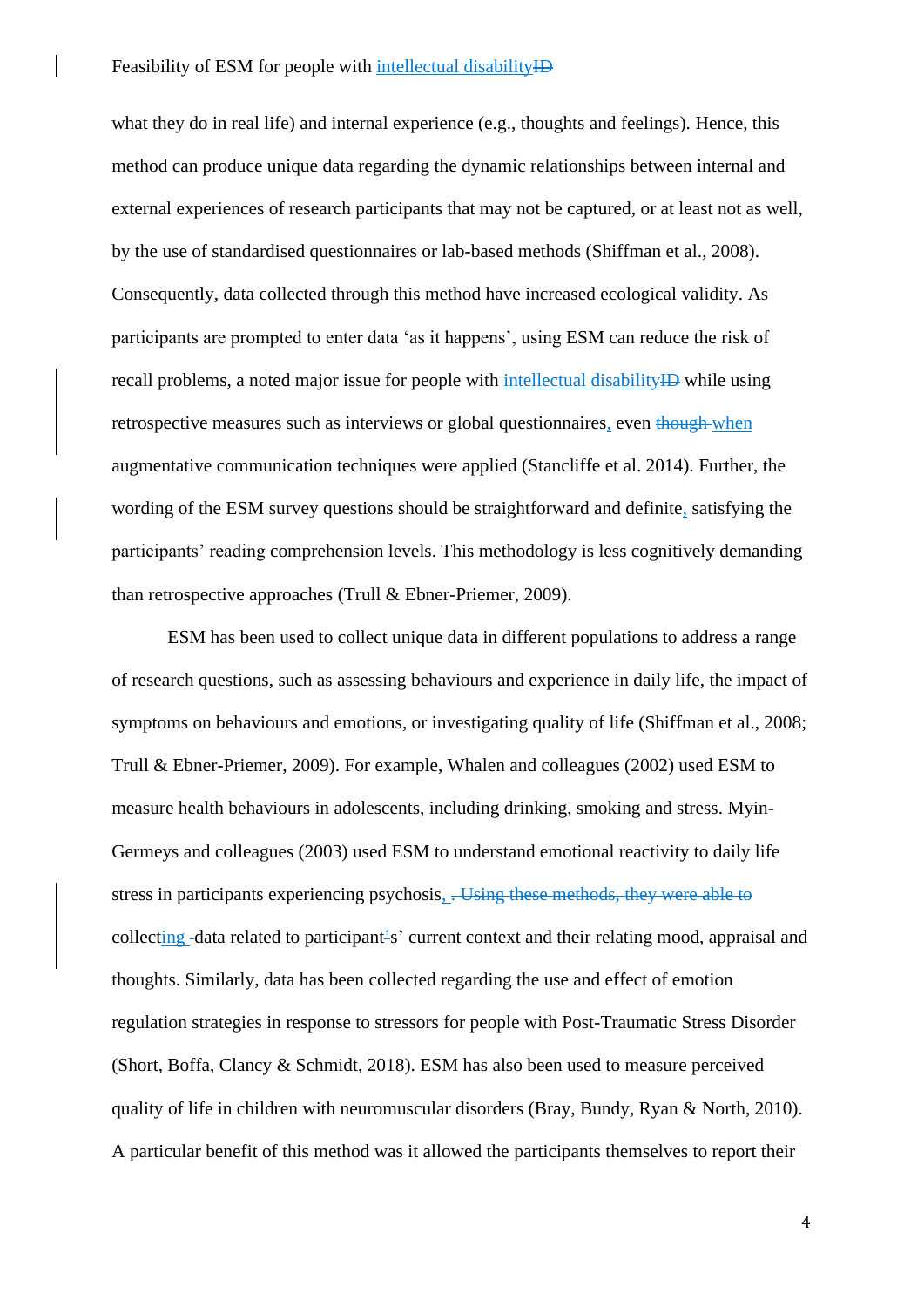experiences, rather than relying on proxy or parent data. ESM has also been used to measure health behaviours in adolescents, including drinking, smoking and stress (Whalen, Jamner, Henker, Delfino & Lazano, 2002). While ESM was has predominantly been used as an assessment tool, incorporating ESM into intervention as a momentary intervention is also promising to address behaviours at critical moments in the participants' real-life (e.g., Hare, Gracey, & Wood, 2016).

ESM has recently shown appropriateness in understanding social participation in certain populations that may experience exclusion, including people with disabilitiesy or developmental disorders. Using the ESM approach, Hintzen and colleagues (2010) found that adults with pervasive developmental disorders, on average, responded 43 times out of a possible 60 prompts (71.6%) about their social spentparticipation. Using thisthese data, Hintzen and coleagues (2012) found that participants with development disorders spent more time with family than a healthy control group without a developmental disorder, whereas those in the control group spent more time with friends or acquaintances. The feasibility of using ESM has also been examined to understand everyday experiences of people with Autism Spectrum Disorder (ASD;

). An average response rate of  $71\%$  and a short completion time of the survey supported the feasibility in this population. Further trials gave insight into understanding the activities participants performed throughout the day, how they felt about such activities and who they preferred to spend their time with The feasibility of ESM has also been tested in typically developing children aged between 5 and 7 years

Of note is that these methods have not yet been used in participations with intellectual disability $\mathbf{I}$ D. Currently, we know that people with intellectual disability $\mathbf{I}$ D are often excluded from social and economic participation, are vulnerable to isolation and often have strictly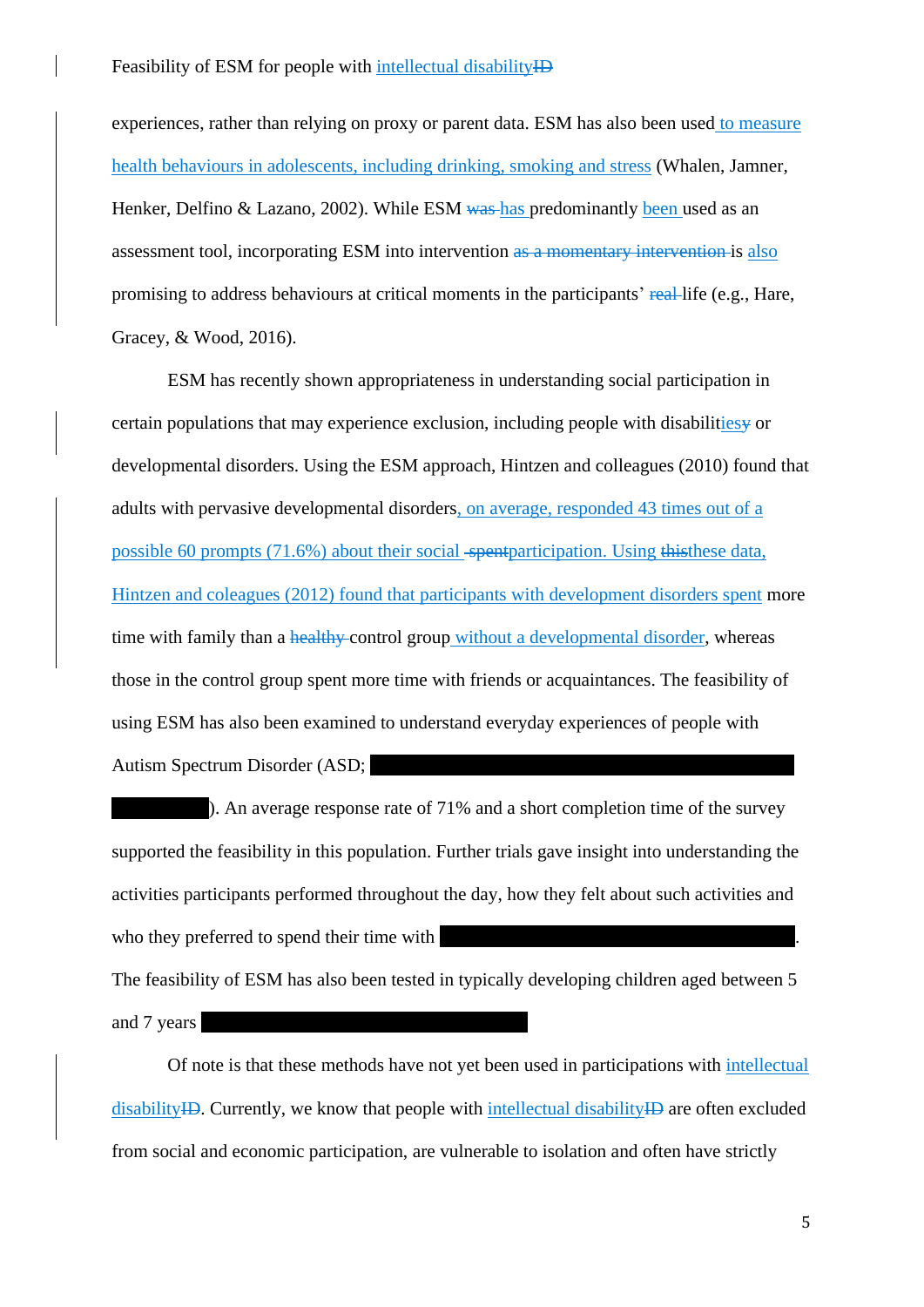controlled social or leisure activities (Dusseljee, Rijken, Cardol, Curfs & Groenewegan, 2001; Milner & Kelly, 2009; Stancliffe, Lakin, Dalianac, Byun & Chiri, 2007). However, these types of research mostly rely-relies on retrospective methods, such as interviews or surveys, or proxy reports from parents or carers. There is a significant gap in the literature in allowing people with intellectual disability<sup>ID</sup> to have their sayself-report about their social participation, experiences and feelings. It is important to understand how people with ID feel about their own social participation, including what they like and do not like, and to understand this from the person's perspective, rather than through proxy. Although the body of literature about mobile phone use and people with intellectual disability ID is scant, what we do know is that many people with intellectual disability  $\mathbf{H}$  do use mobile phones, with and have functional and reading ability related tocompatible with phone use (Bryen, Carey & Friedman, 2007). However, barriers to use include features such as the small size and complexity of app icons and phone functions (De Urturi Breton, Hernández, Zorrilla & Zapirain, 2012). Provided these access barriers can be overcome, ESM may provide a method to capture the daily external and internal experiences of social participation for people with intellectual disabilityID.

The purpose of this study was to examine the feasibility of ESM using mobile devices for exploring everyday experiences in adults with intellectual disabilityID. First, we examined signal response rates in survey completion and gathered feedback from each participant to determine the acceptability of the method. Further, we examined internal reliability and validity through consistency of the data and internal logic of responses reflecting internal experiences.

#### **Methods**

#### **Design**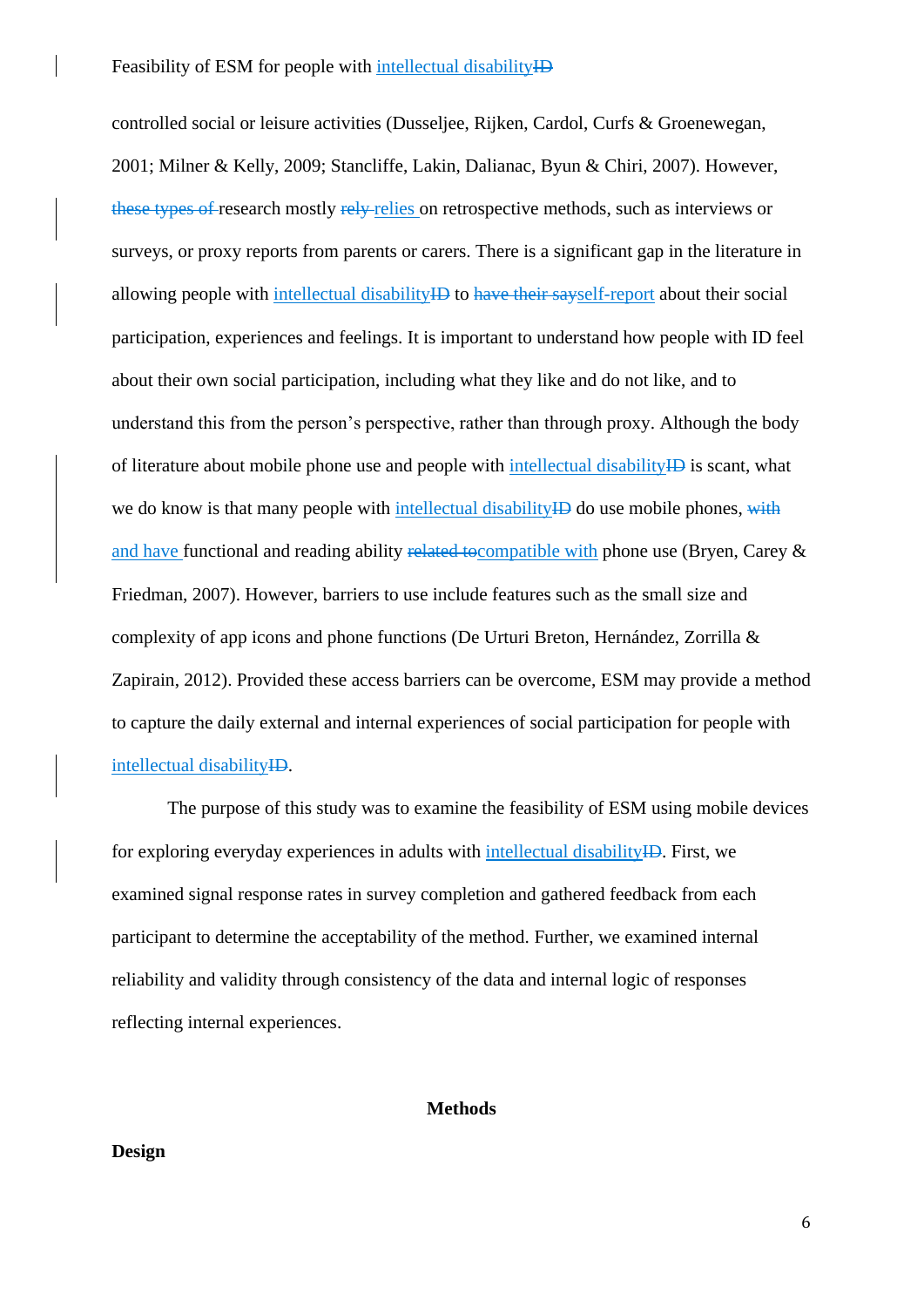This observational study used a single-group descriptive design to determine if ESM using a mobile device was feasible in adults with intellectual disability ID.

#### **Ethical considerations**

This study was approved by the

. A modified participant information statement and consent form was developed using plain English and images to enhance the accessibility of the research recruitment material for people with intellectual disability. Consent was completed where the participant lived with a family member. All participants provided written informed self-consent; where the participant lived with a family member, they the main family caregiver also co-singned the consent form, along with the researcher, to formalise shared understanding of the consent process. Participants were offered a \$50 gift voucher at the end of their week of sparticipation to recompense them for their time. Although the participants were advised to actively report any negative experience to researchers over the course of the study, no adverse events were reported and there were no withdrawals from the study.

#### **Development of the ESM survey**

The ESM survey was adapted for use by adults with intellectual disability ID from the surveys developed by the second and last authors in studies with children and young adults with ASD

). The survey comprised 12 questions to identify the external and internal aspects of experiences when signalled. For the purpose of this study, external experiences included what they were doing and people they were with, while internal experiences were explored against the two domains: quality of experience (e.g., liking the engaged situation, having fun, perceived difficulty, desires to do something else, and preference for being alone), and emotions (e.g., feeling anxious and feeling lonely). The format of items included multiple choices for external experiences and dichotomous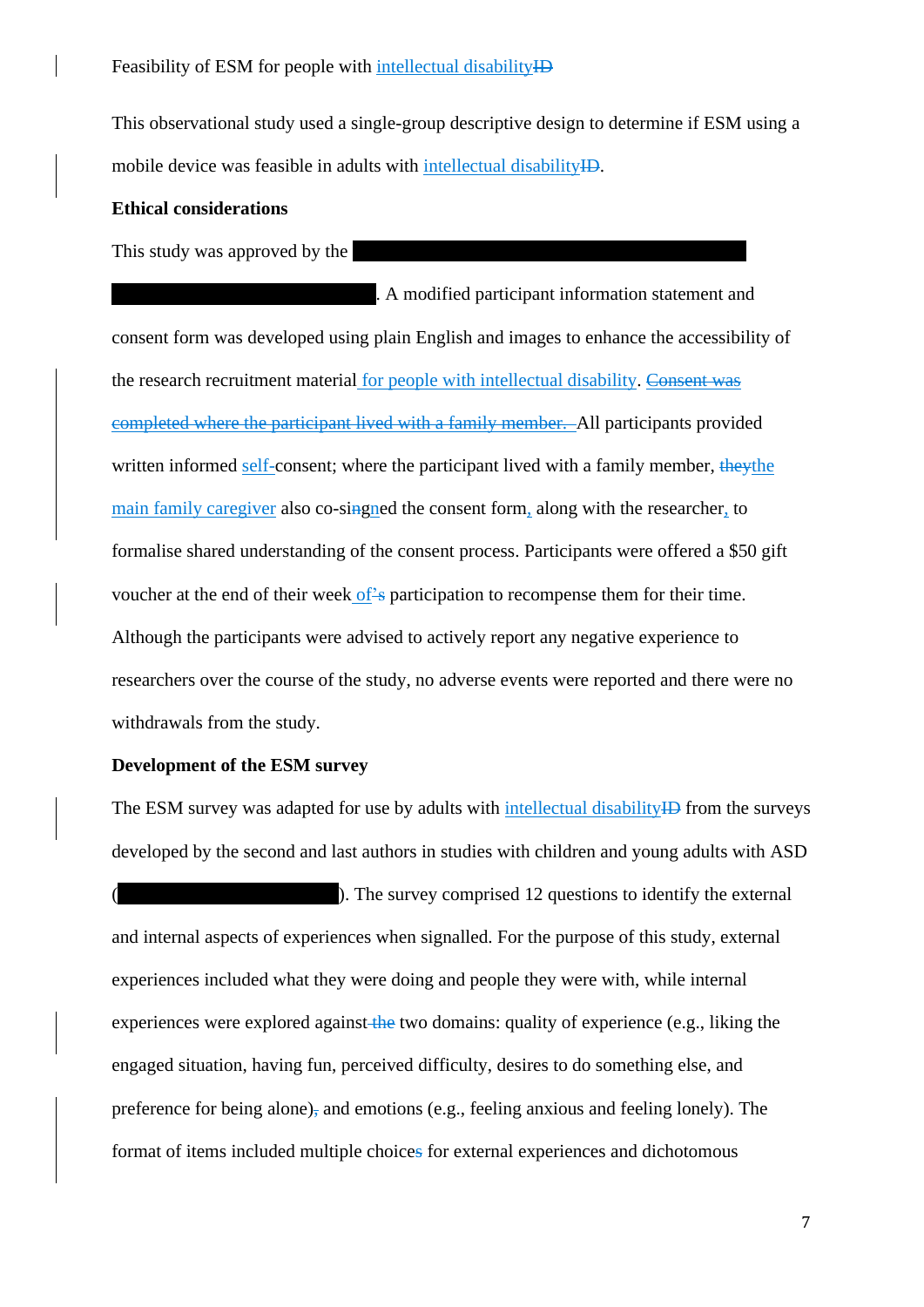responses for internal experiences. The Flesch-Kincaid readability test (Kincaid, Fishburne, Rogers, & Chissom, 1975) showed that the grade level of the survey questions was 0.8. To accommodate for literacy skills of adults with intellectual disability  $\bf{D}$  and to help counter the mobile device access issues noted in the literature (De Urturi Breton et al., 2012), we specifically used an ESM survey application mEMA (Ilumivu, 2017) that allowed the use of images to assist the understanding of questions and response options; Figure 1 provides an illustrative example of the types of questions and the use of images in the survey. A full copy of all survey items and images are available from the corresponding authors upon request.

<INSERT FIGURE 1 ABOUT HERE>

#### **Instruments**

**The WoodCock Reading Mastery Tests (WRMT-III; Woodcock, 2001)Reading Comprehension Ability**

The Woodcock Reading Mastery Tests (WRMT-III;(-Woodcock, 2011) was used to measure participants' reading comprehension abilities to ensure that they could read and comprehend the words presented in the survey. WRMT-III is a psychometrically sound standardised assessment tool consisting of 9 individually administered tests of reading skills for individuals aged between 5 and 79 years. Two subtests, namely *Word Comprehension and Passage Comprehension* were used to identify participants' reading comprehension abilities. The Word Comprehension subtest measures individuals' reading vocabulary by testing their ability to read a word and stating state corresponding synonyms, antonyms and analogies. The Passage Comprehension subtest examines individuals' vocabulary and comprehension skills by testing their ability to identify and fill in missing word in texts ranging from sentences to short passages. Both subtests are combined to provide an overall measure for reading comprehension skills.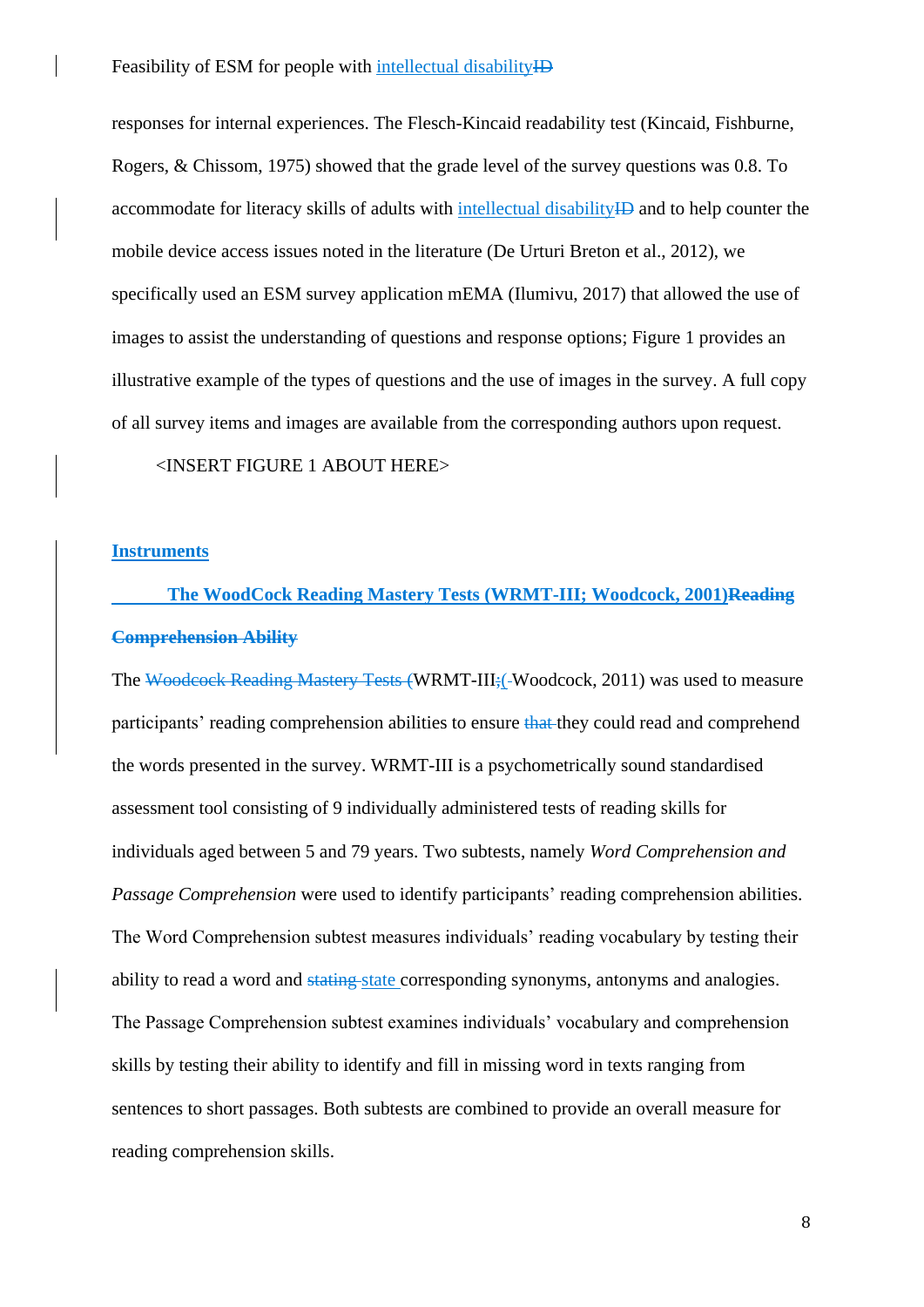**Need for SupportThe Inventory for Client Agency and Planning (ICAP; Bruinincks, Hill, Weatherman & Woodcock, 1986)**

The Inventory for Client and Agency Planning (ICAP (;-Bruininks, Hill, Weatherman, & Woodcock, 1986) was used to measure participants' adaptive and maladaptive behaviour and need for support. The ICAP provides an overview of any adaptive and maladaptive behaviour and produces a Broad Independence Score. To measure adaptive behaviour, caregivers are asked to rate the participant's on 4 subscales: motor skills (18 items), social and communication skills (19 items), personal living skills (21 items) and community living skills (19 items) on a scale of 0 "*Never or rarely"* to 3 *"Does very well"*. These scores produce a total Adaptive Raw Score. Using norm tables, tThe raw scores of each subscale are converted to Domain scores and averaged is also averaged to produce a Broad Independence Score that reflects the participants overall adaptive skills and independent living ability. This score ranges from 306 to 554, with greater scores indicating greater independence. This score can also produce an age-equivalent scores (Year-Month) that range from <0-3 to 36-0.

To measure maladaptive behaviour, caregivers are asked to rate the frequency (0- *"Never"* to 5 *"One or more times and hour*") and severity (0- *"Not serious; not a problem"*  to 4 *"Extremely serious; critical problem"*) of the following categories of behaviour: Hurtful to self, hurtful to others, destructive to property, disruptive behaviour, unusual or repetitive habits, withdrawal or inattentive behaviour, socially offensive behaviour and uncooperative behaviour. If the participant experiences any behaviour that falls into any of the above category, the caretaker is asked to rate that category as a whole. Such scores are used to calculate four Maladaptive Index scores: Internalized, Asocial, Externalised and General.

The ICAP provides a matrix that using the General Maladaptive Index score and Adaptive Behaviour raw scores are used to determine the participants total service needs score<del>, This assessment comprises a total service needs score</del> that reflectsed the level of care a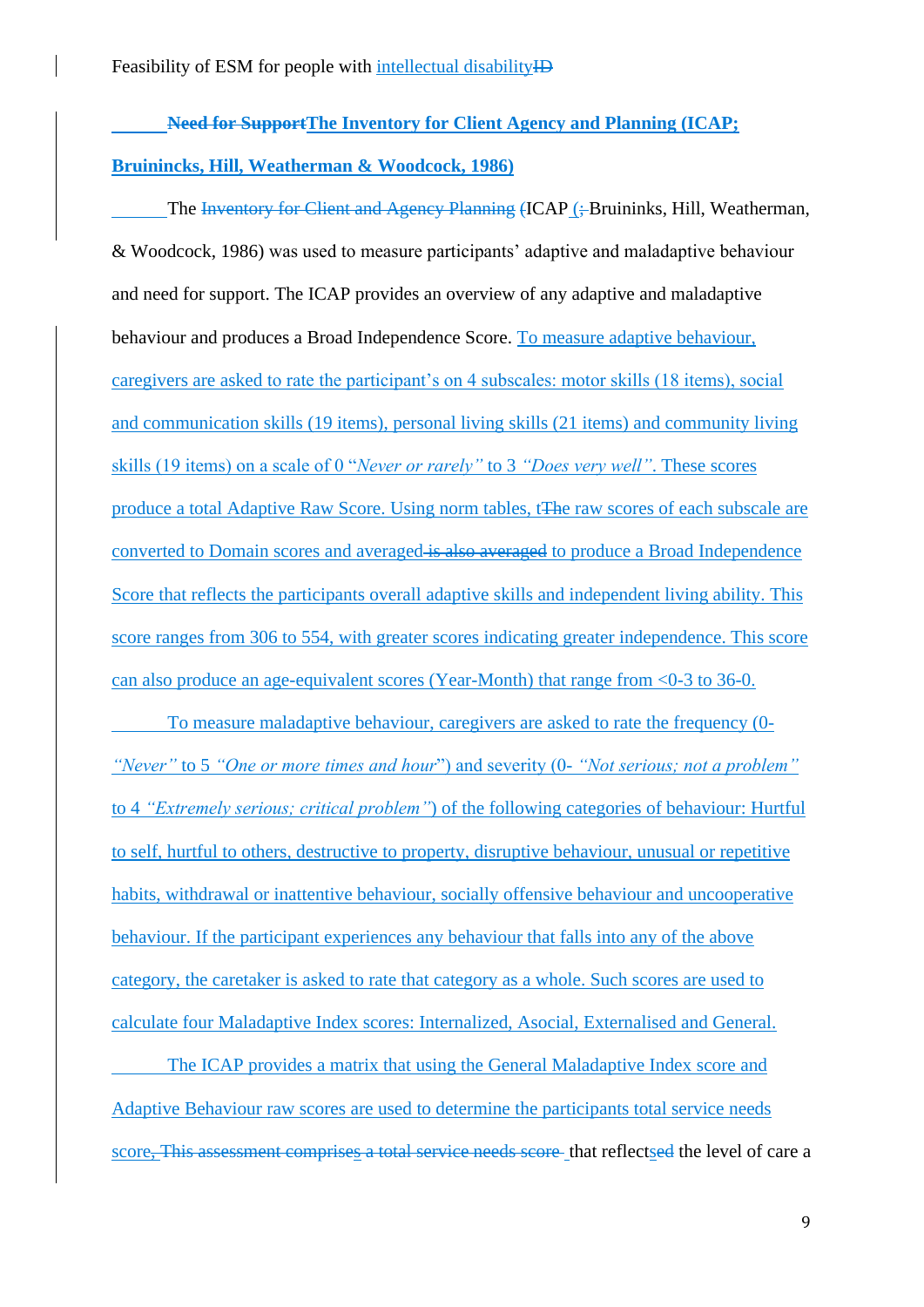participant requires, ranging from 1 (total personal care and intense supervision) to 9 (infrequent or no assistance for daily living).

The ICAP has a test-retest reliability of 0.87 to 0.98 and an inter-rater reliability of 0.83 to 0.94. As the ICAP is an informant-rated measure, only those participants with a regular informant in their lives were asked to complete the ICAP.

#### **Participants**

Recruitment of participants with mild to moderate intellectual disability<sup>ID</sup> was particularly challenging and time-consuming. At first, our approach was to use existing networks within the disability services sector to disseminate information about the study to people with intellectual disability<del>ID</del>. This proved a challenge; anecdotally researchers reported that service providers denied disseminating information about the study. This was in relation to the new individualised funding environment of the National Disability Insurance Scheme (NDIS) in Australia, as service providers only receive funding for providing a specific support and time spent supporting research is not viable for many services facing the financial disruption of NDIS. Sectorial barriers to recruiting people with intellectual disabilityID has been noted in other research (e.g., Lennox, Taylor, Rey-Conde, Bain, Purdie & Boyle, 2005). Our next strategy was to approach people with intellectual disability  $\bf{D}$  and their families directly via social groups and support networks; this proved to be a more successful approach. Once a small number of people with intellectual disability<sup>ID</sup> had been recruited, their friends heard about the project and many subsequently asked to participate. Thus, participants were recruited using a combination of convenience, purposive and snowball sampling over a 12-month period between early 2018 and early 2019.

We recruited 29 participants with self- or caregiver-reported mild to moderate intellectual disability; however, the data for 10 participants wereas missing due to software, data uploading and/or mobile device issues. For these 10 participants, we after confirmeding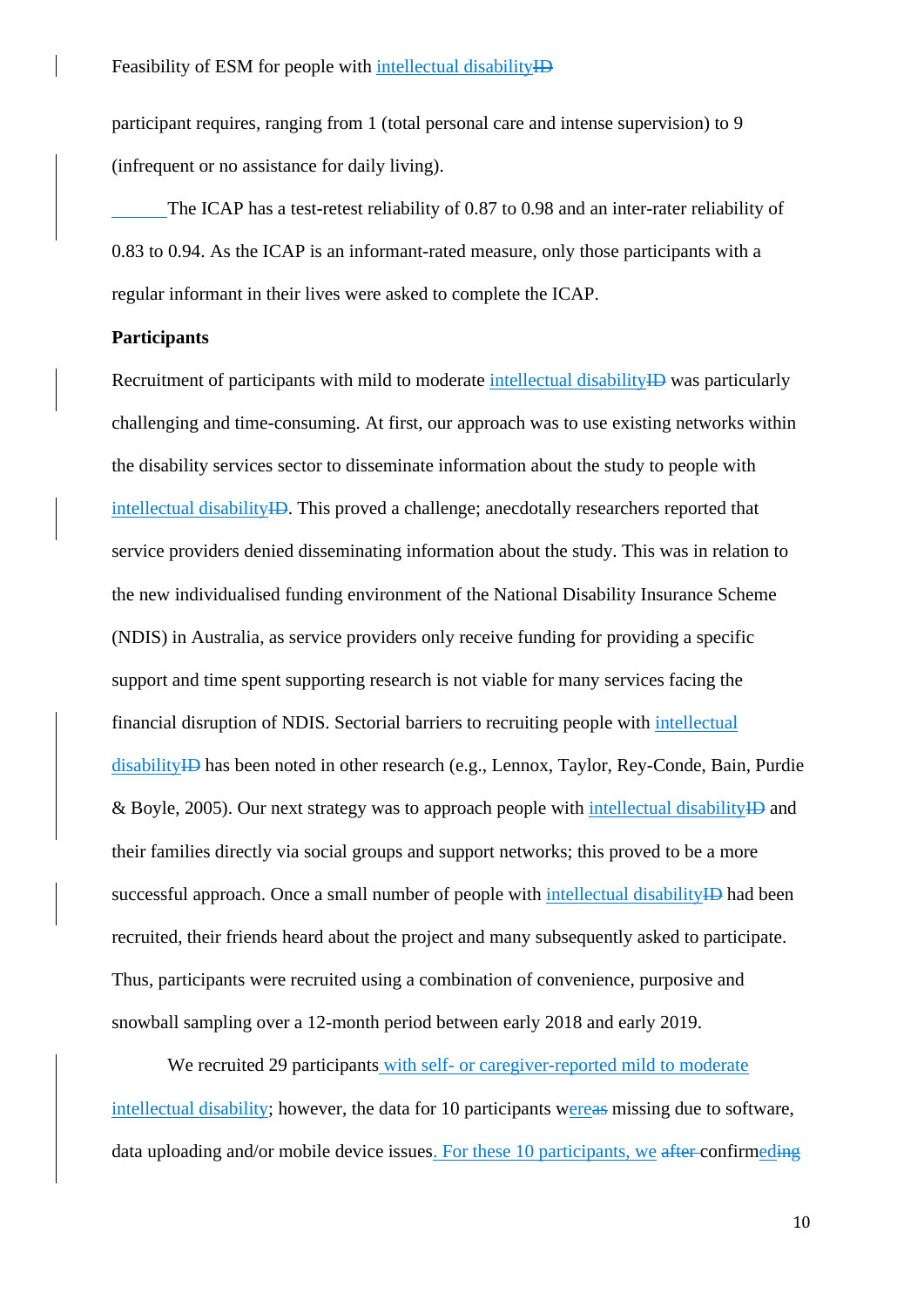with the participants and parents of the parents that the participants have did completed a number of surveys and followed the specified procedure to retrieve the data. However, we were not able to upload any of this data, thus we concluded these missing data were due to technological flaws as opposed to issues with the individual being able to complete the measures. Hence these participants are excluded from the study analysis as it appeared to be an issue with the technology we selected and not specifically with the ability of individuals with intellectual disability ID to complete ESM. In total, demographic data from 19 participants living in four different Australian states were collected, the majority of whom were male (62.5%) and lived with family (74.0%). Of the seventeen participants whose caregiver completed the ICAP<del>The lowest ICAP</del> (Bruininks et al., 1986), the lowest service scores in this sample was  $6 (n = 2)$ , indicating regular care or supervision. The remainder scored between 7 and 9, indicating limited or infrequent care. Most maladaptive scores were within the 'normal' range, with three participants exhibiting internalised behaviours in the 'marginally serious' range. Broad Independence Scores, reflecting overall adaptive behaviour and independence,  $\pm$ ranged from 361 to 533, indicating independence in most domains. The age equivalence (Year-Month) of Broad Independence Scores ranged 7 months old to 17 years and 10 months, with an average age equivalence of 10 years and 3 months.  $\pm$ The participants' word, passage and reading comprehension abilities determined by the WRMT-III were at least at Grade 1.3, which is higher than the reading level of the ESM survey. Thus, all participants had sufficient word, passage and reading comprehension to complete the surveys (Woodcock, 2011). Table 1 provides an overview of the aggregated demographic data.

<INSERT TABLE 1 ABOUT HERE>

#### **Procedures**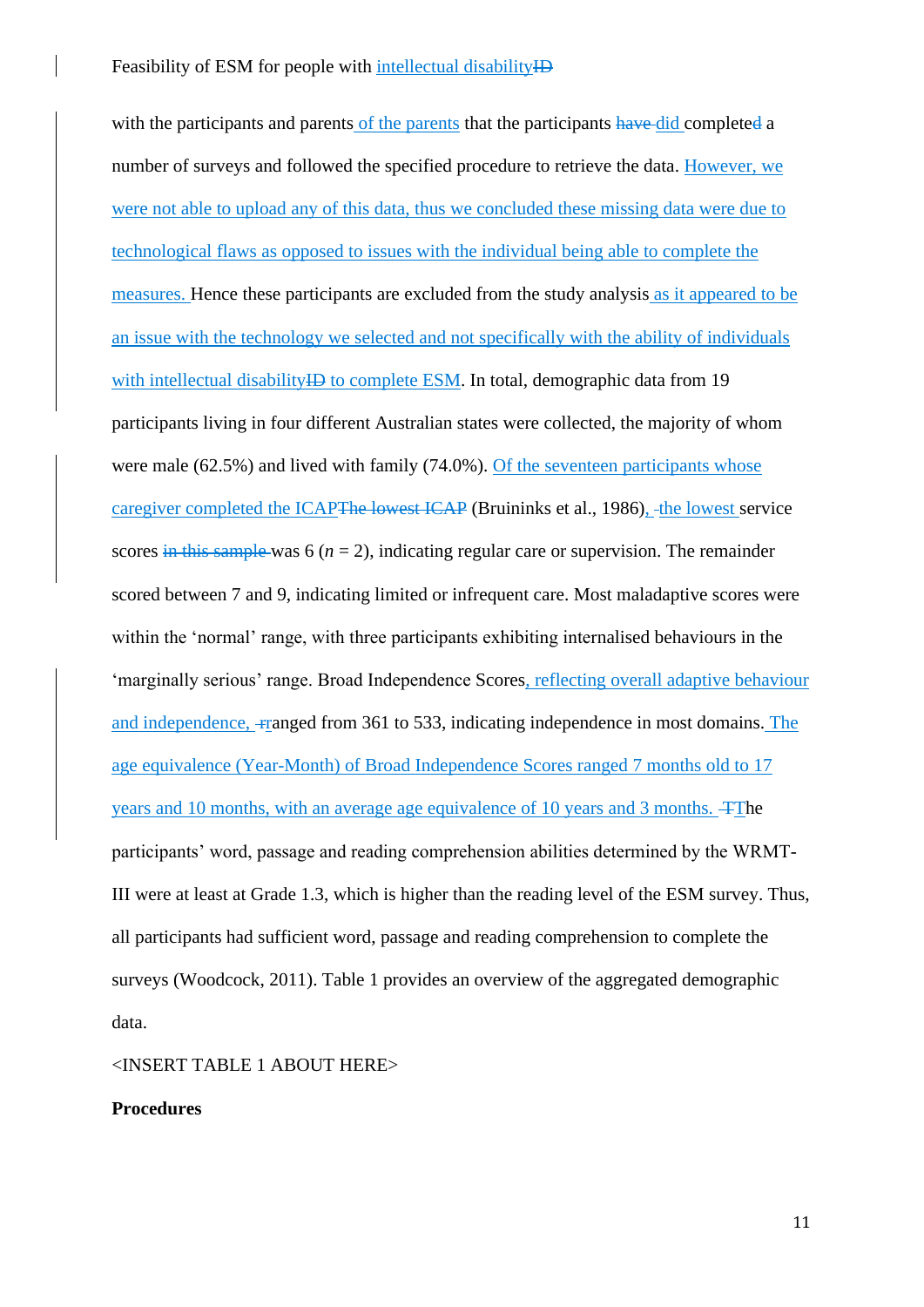Prior to the data collection, a 45-60-minute training session was conducted with the participants and parents at their venue of choice, either at their home or a quiet place. The survey was delivered to the participants using either an iPhone/iPod Touch<sup>®</sup> or Android<sup>®</sup> mobile device. The device signalled participants to complete the survey, time stamped the responses and stored the data ready for analysis. The training included a demonstration of how to use the mobile device and instructions on how to access and use the mEMA App to complete the survey. Each survey question was accompanied by images and explained in detail to ensure the participants understood the available responses. The participants were asked to read out the questions and choose a response based on the situation they were in during the training in the presence of the researcher, to ensure there were no difficulties in reading and understanding the survey. Several surveys were then completed using the mobile device by pretending they were in different contexts until the researcher was confident in the participant's ability to respond to the survey and use the device. This process relied on researcher judgement. On average, four practice surveys in differing scenarios were conducted. If the researcher judged that the participant was independently answering survey questions according to the differing scenarios, they were deemed ready to participate. Researchers focused on the internal aspects of experiences during the training of the survey to ensure the participant was able to understand the meaning of each item. This again relied on researcher judgement and interaction with the participant. Internal aspects, such as emotions, were often related to how the individual participant understood that emotion (e.g. when I'm happy, I smile). The researcher would then apply this understanding to differing scenarios to ensure understanding that emotion in context (e.g. "Would being at work make you smile?"). If the participant was able to answer questions about internal aspects consistently across differing scenarios, they were deemed ready to participate. The mEMA App was configured to provide three signals separated by one minute at each randomised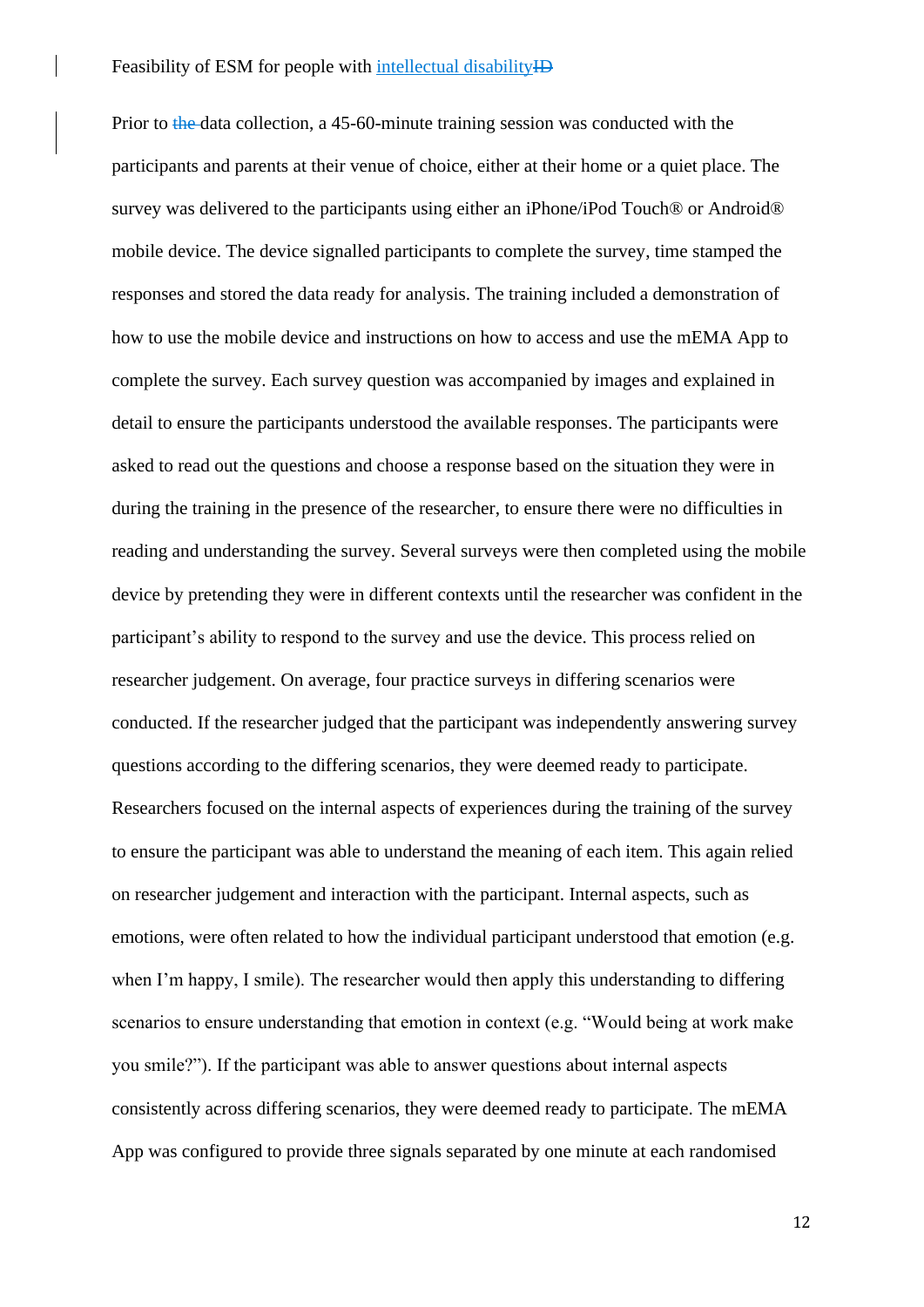timeslot to remind the participants to complete the survey; surveys remained accessible for a period of 10 minutes after the first signal.

During the formal data collection process, adults carried the mobile device for the duration of seven consecutive days. The mEMA App randomly signalled the participant to respond to the ESM survey seven times daily between 8 am and 8 pm. To avoid the signals occurreding too closely or overlapping, the signals were set at least 20 minutes apart. The researchers employed multiple strategies to promote the efficacy of using ESM for adults with intellectual disability $I\!$ , which included: contacting the participants every 2 to 3 days during the survey period to address any technical issues and to remind participants to be mindful of the device and keep it in close proximity. Participants were interviewed about their experiences with the survey at the end of their data collection period to clarify their experiences of participation. For cases where the participant lived with family, parents were also invited to offer any feedback via telephone about the study participation. The semistructured interview questions consisted of:

- 1) Can you tell me about yourself and your weekly routine? Where do you go, what do you do, friends and hobbies?
- 2) What was it like having the smart phone with you all week?
- 3) What was the easiest thing about answering the questions on the app?
- 4) What was the hardest thing about answering the questions on the app?
- 5) Were there any questions you found hard to answer?
- 6) Is there anything else you'd like to tell us?

# **Data Analyses**

To explore compliance and burden of participating in the ESM study, the signal response rate (i.e., the percentage of signals to which each participant responded over the course of the study) and the response rate of survey completion (i.e., the percentage of number of surveys each participant completed over the course of the study) were recorded (Hektner et al., 2007). Previous researchers suggeststed that the participants had toshould completed at least 33% of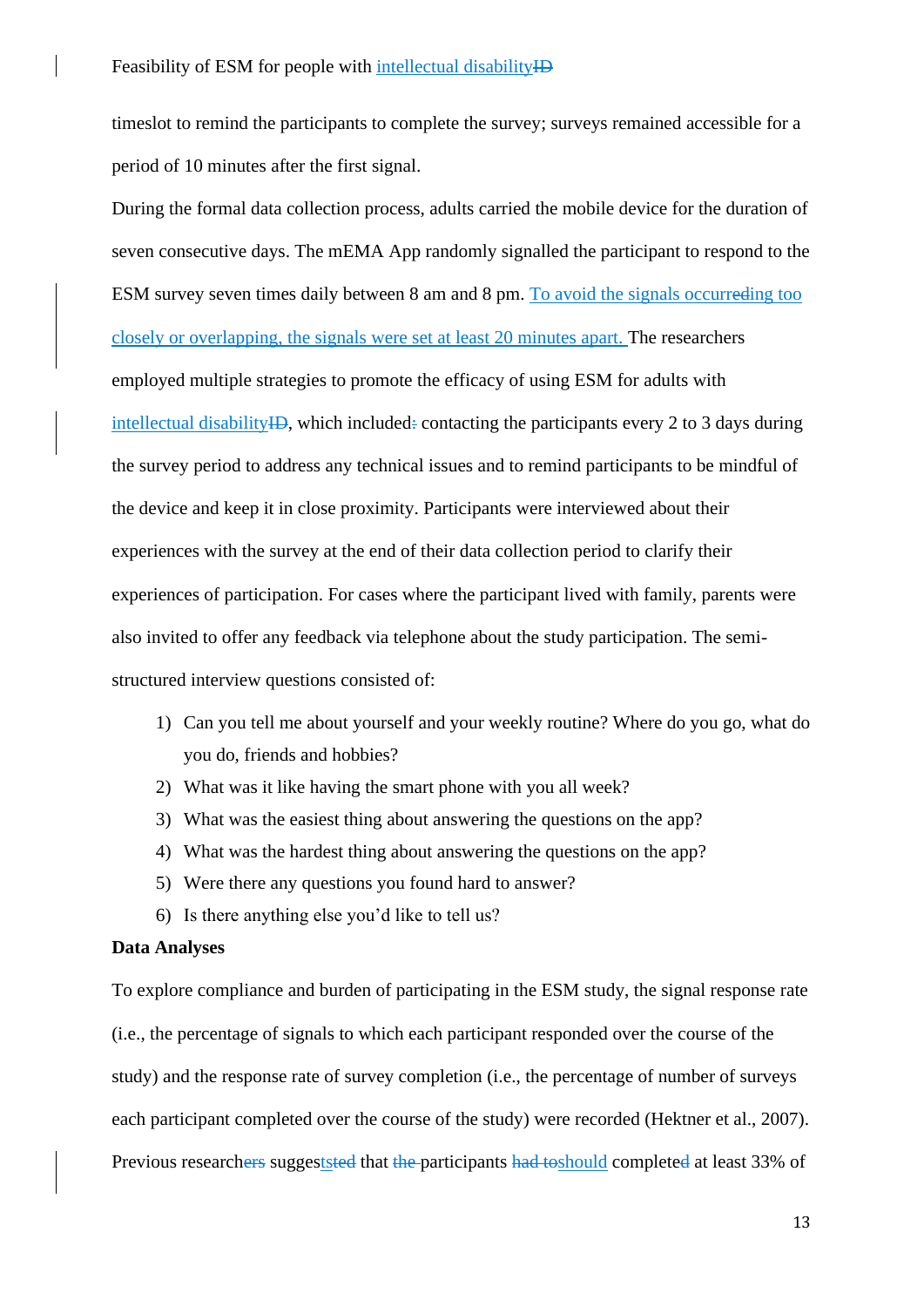the ESM survey to ensure the data were are valid for analysis (Chen et al., 2014; Hintzen et al., 2010; Myin-Germys et al., 2003). Previous researchers found that that measures of individuals with less than 30% of completed ESM surveys were less reliable (Delespaul, 1995). To identify how individual characteristics impacted compliance, Spearman's rank correlation coefficient (ρ) were calculated to identify the relationships between age, participants' reading comprehension abilities measured by WRMT-III and response rate of survey completion. In addition, Mann-Whitney *U* tests were conducted to examine the impacts of gender, living status (i.e., living independently vs. living with family) and working status (i.e., employed vs. unemployed) on the response rate of survey completion.

To investigate internal reliability of the method, the split-half reliability was examined to identify the stability of reporting in regard to internal experiences; experiences in the two halves of responses to ESM survey from each participant were expected to be stable (Csikszentmihalyi & Larson, 1987; Hektner et al., 2007). To achieve this, ratings of the internal experience items from each participant in the first half of the responses was compared with those in the second half of the responses using chi-square tests. To determine internal validity, *phi* coefficients for internal experiences were calculated to explore the internal logic of the participants' reporting. All the statistical analyses were performed using IBM SPSS statistics Version 26 (2015).

In addition, the face validity, the degree of consistency between survey items and the purpose of the survey were analysed by comparing the logic of participant responses to questions about the associated internal experiences with their responses to external aspects of their experiences (i.e., what they were doing, with whom). It is expected that participants will have higher levels of positive experience while interacting with familiar people (e.g., friends) but tend to have more negative experience with unfamiliar people (e.g., boss or people at workChen et al., 2014; Hektner et al., 2007; Hintzen et al., 2010).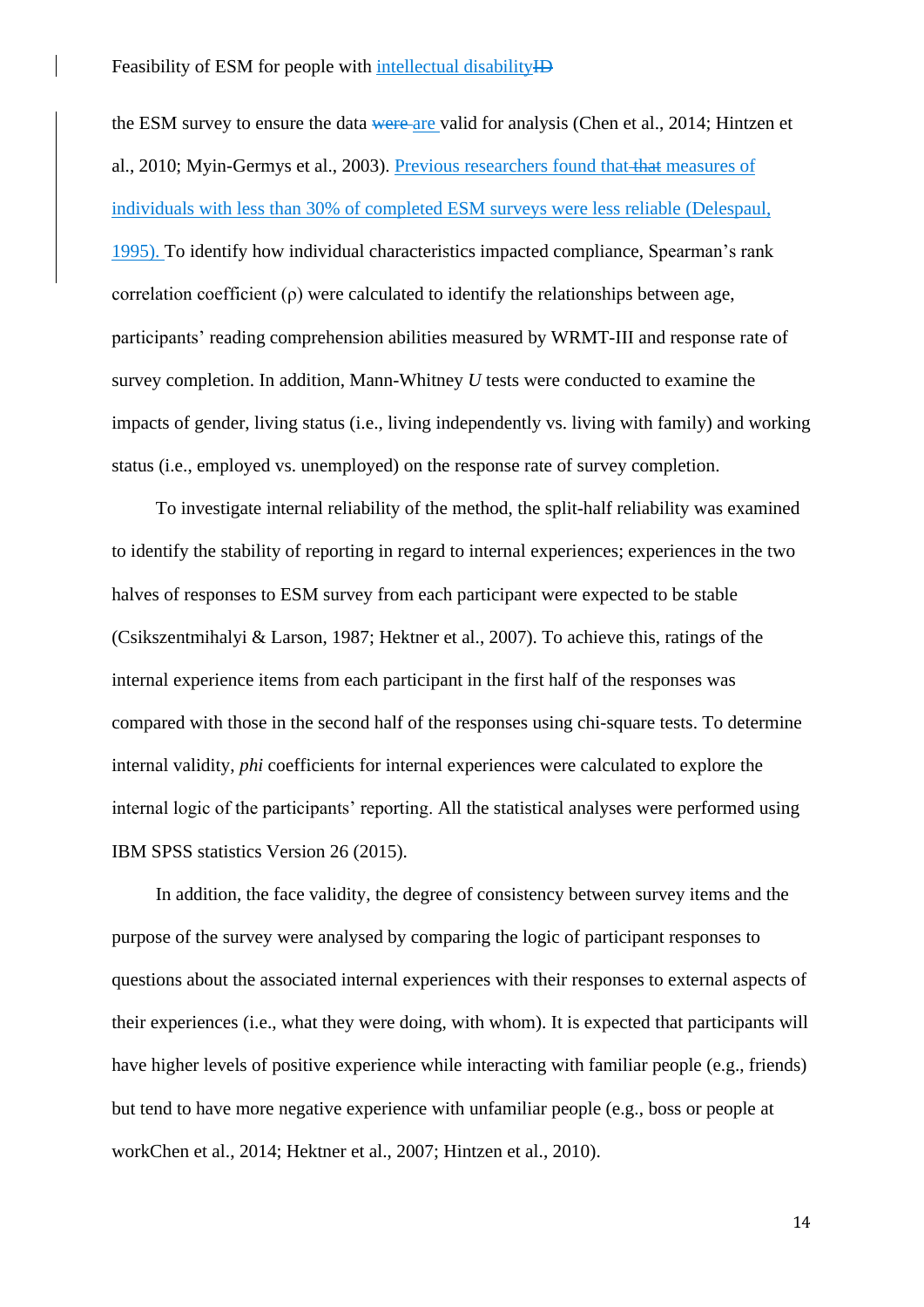#### **Results**

### **Feasibility**

Overall, the signal response rate, set at least 20 minutes apart, from 19 participants was 40.1% (range: 4.1%-100.0%). After However, we excluding excluded a participant who only responded to the first question of the ESM survey and deleting the incomplete ESM survey entries from other participants (e.g., only responding to the first several questions related to external experience), which did not yield enough data for the examination of internal reliability and validity based on the questions of internal experiences,. Thus, the average response rate of survey completion were 33.8% (range: 2.0%-83.7%) from 18 participants. The analyses showed that the response rate of survey completion was higher for participants who lived independently (*Mdn* = 34.7%) than for those who lived with family (*Mdn* = 22.4%),  $U = 55$ ,  $p < 0.05$ . In addition, participants who were unemployed were more likely to have greater response rate of survey completion than those who were employed (*Mdn* = 69.4%, 24.5%),  $U = 3$ ,  $p < 0.05$ . There were no significant relationships between the response rate of survey completion and other individual characteristics including the reading comprehension abilities.

Participants reported various reasons for not completing the surveys, including being in the bathroom, taking an afternoon nap, not hearing the alert as the tone was too soft in comparison to background noise, leaving the mobile device in a bag, and being at work or a day program where mobile devices were not permitted. Further, equipment malfunctions or technical difficulties were commonly reported during the data collection period, including loss of data due to syncing issues, pictures missing from the survey, devices reportedly failing to prompt or 'beep', and unanticipated updates and changes to the app from developers. When interviewed, most participants considered the mobile device to be easy and enjoyable to use. Despite not being included in the semi-structured interview schedule, all the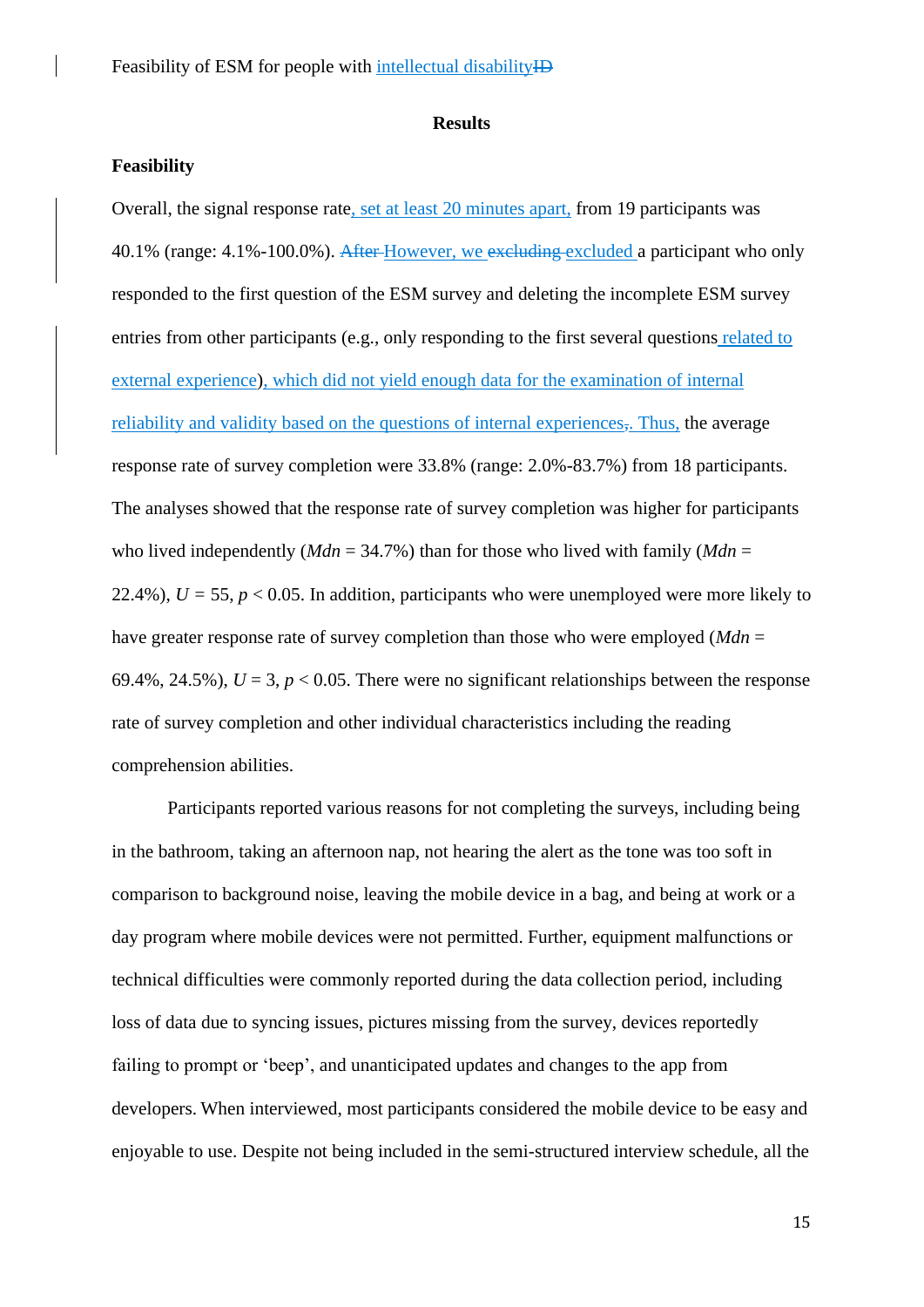participants expressed excitement over their participation and willingness to participate in similar studies throughout the conversation.

Parents were also consulted for their feedback and reported similar technological issues, stressing the lack of prompting from the device made it difficult for participants to remember to complete a survey. Some parents reported the prompt needed to be longer and louder, as their child needed extra time to process the noise and often got distracted. Parents also gave feedback regarding the level of specificity needed for people with intellectual disabilityID when completing the survey. Even though this was contrary to the training guidelines, two parents reported their child was 'taken out of' what they were doing to answer the survey, resulting in their response to 'What are you doing?' often being related to 'doing a survey' as opposed to, for example, 'watching TV'. To avoid this literal interpretation, questions needed to be more specific with minimal ambiguity. Parents also stressed that some participants with more significant intellectual disability ID than participants in our sample may miss out on having their experiences captured, given the eligibility criteria of requiring a particular reading level, and the subsequent need for higher levels of support. Pictographs were recommended as a potential future improvement to the survey to help aid understanding. Participants were often also described as 'people pleasers' by their parents, who worried participants would provide answers that are deemed socially desirable, thus answering according to what they felt they should say. However, parents also reported the survey made participants feel important, responsible and excited.

#### **Internal Reliability and Validity**

No significant differences were found when comparing two halves of responses in terms of internal experiences except 'prefer being alone'. These findings suggest that the data are internally reliable (see Table 2). Table 3 summarises the relationships of ratings in quality of experiences and emotions. As can be noted, the relationships between items linked by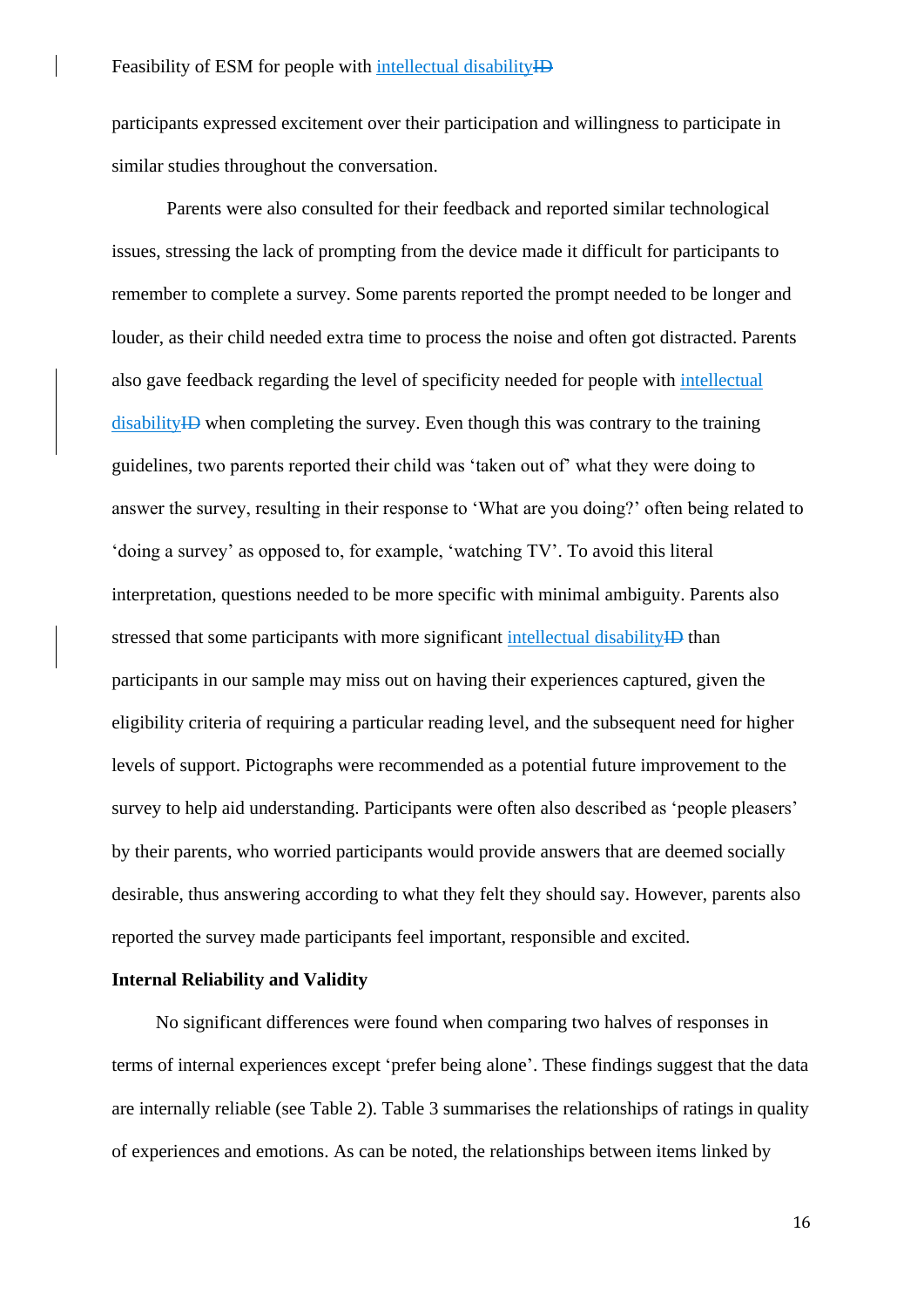theory or logic were significant and with expected strength. For example, 'liking the engaged situation' was positively and significantly associated with 'having fun'. However, both 'liking the engaged situation' and '"having fun' were negatively related to the other ratings of quality of experiences and emotions.

<INSERT TABLES 2 AND 3 ABOUT HERE>

#### **Face validity: Everyday Experience of Engagement in Activities**

On average, participants spent equivalent time resting (49.6%) and doing something else (50.4%). The associated quality of experiences and emotions while participating in these two categories of everyday activities (i.e., resting and doing something else) are illustrated in Figure 2. As can be noted, they had similar quality of experiences while resting and doing something else in terms of 'liking the engaged situation' and 'having fun'. However, they more frequently perceived difficulty and felt anxious when doing something else than resting. <INSERT FIGURE 2 ABOUT HERE>

On average, participants spent more time being alone (55.1%) than talking to someone else (45.0%). Figure 3 illustrates the quality of experiences and emotions associated with social interactions. Participants more frequently had fun, liked the situation, as well as preferred being alone while they were alone than when interacting with people. However, they were more likely to feel lonely when they were alone. When they were interacting with people, they more frequently reported more frequently to havehaving fun and likinge to interact with friends compared to other people. Conversely, they seldom had fun and liked the situation while interacting with a boss or a workmate. Overall, these findings support the face validity of the data.

<INSERT FIGURE 3 ABOUT HERE>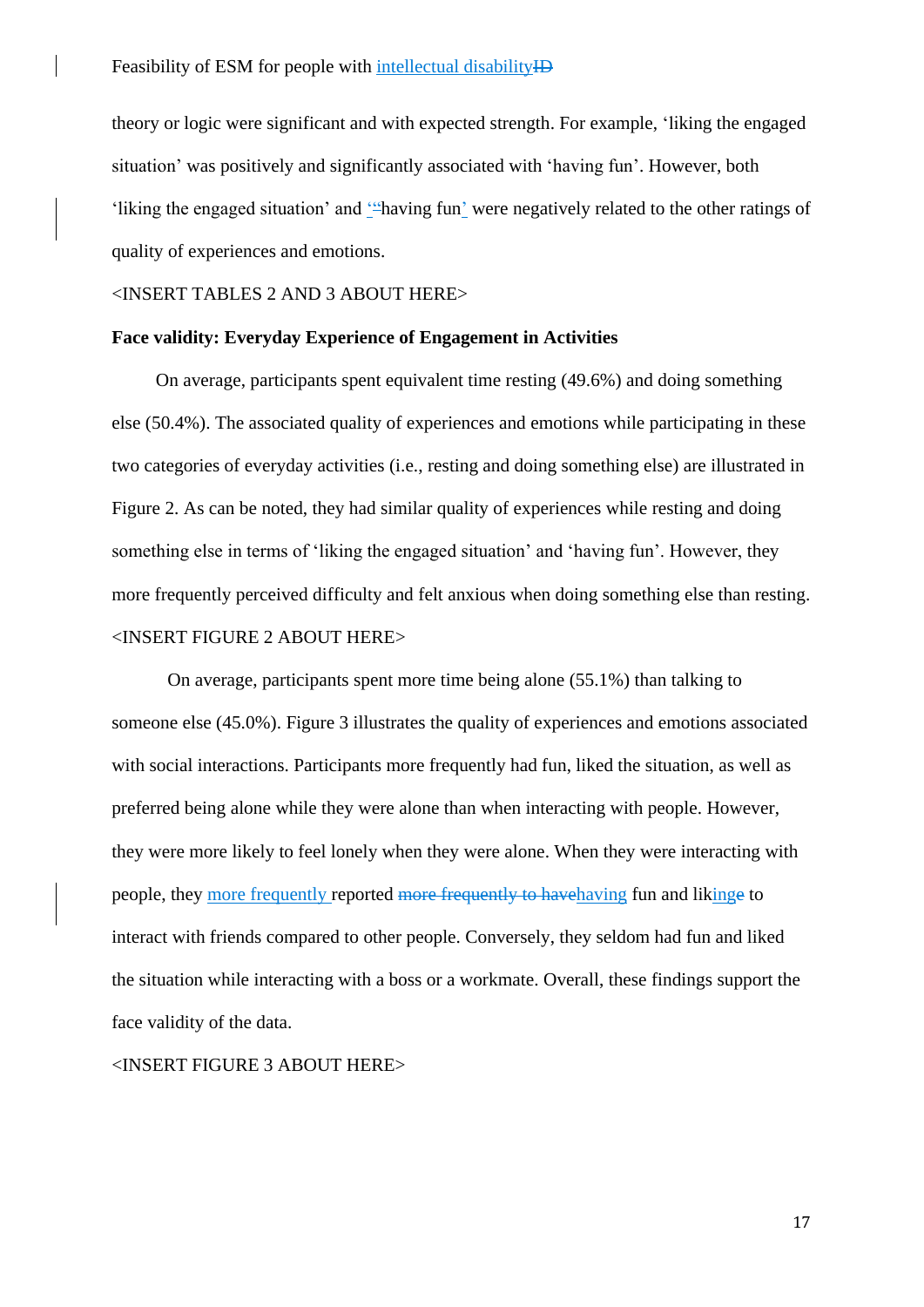#### **Discussion**

This feasibility study has shown that conducting an ESM study using mobile devices is feasible for some people with mild to moderate intellectual disability $\mathbf{D}$ , allowing them to reflect upon their experiences and feelings 'in the moment' when responding to a survey modified for people with <del>ID</del>intellectual disability. Nevertheless, a number of issues require attention prior to application in any future applied studies. These following main issues were identified: 1) the design of the survey content needs to be enhanced to improve its accessibility and comprehensibility, 2) there is a need to find more stable ESM software that can incorporate images and/or pictographs within the platform, 3) there were many technological issues that arose relating related to using an array of different device types with cross-generational software and hardware, and 4) there is a need to develop strategies to increase response rates across multiple environmental contexts of people's day-to-day life. Despite these challenges, given the feedback that participants reported that they enjoyed participating in the study suggests that modifying ways to enhance future participation are worth pursuing.

The average response rate of survey completion (33.8%) was lower than reported in other studies investigating the participants' everyday social experience with similar procedure, such as 47.6% in typically developing young children (Vilaysack, Cordier, Doma & Chen, 2016; Mulligan , Schneider, & Wolfeand colleagues, 2000), 56.8% in children with ASD (Chen et al., 2015) and around 71% in adults with ASD (Chen et al, 2014; Hintzen et al., 2010). However, it was above the suggested acceptable response rate of 33% (Chen et al., 2014; Hintzen et al., 2010; Myin-Germys et al., 2003). Although low, certain factors appeared to impact our participants that may not be as critical in other population groups who, unlike many people with intellectual disability  $\mathbf{H}$ , do not require the support of others to remind them to keep their mobile device close or to be alert for an impending beep. For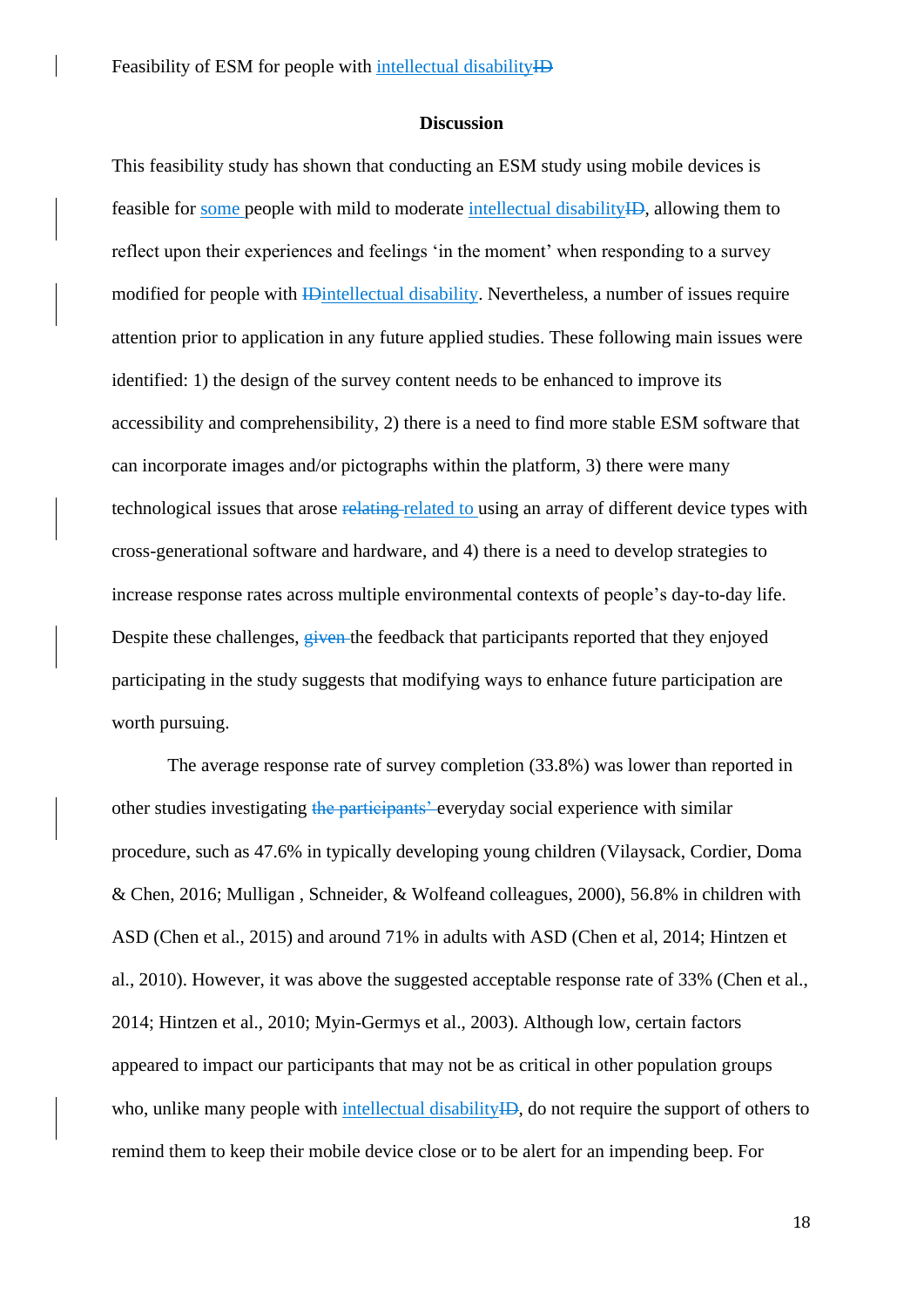#### example, in the study of four young adults with  $ASD$  by who commonly present repetitive

patterns of behaviours chem et al. participants were able to switch between their current activity and the survey without problems, even though it is not clear what these participants were doing during the day. By contrast, Vilaysack et al. (2016) reported that some children could use the device while at school if the mobile device was set to vibrate. Such a strategy may not always be possible for most people with intellectual disability<sup>ID</sup> while at work or other vocational activities, for example, one of our participants worked in a kitchen where safety issue precluded the use of a mobile device. As noted by Seekins, Ipsen and Arnold (2007) in their ESM study on people with physical disabilities, certain activities, such as driving, should not be interrupted for any purpose and so missing data is to be expected. Future studies that include people with intellectual disability<sup>ID</sup> -who either live at home or are in some form of employment, need to find strategies to enable sufficient data collection with higher response rates.

Of note were was the high percentage (55%) of time spent alone and the data  $s$ uggesting that this common experience wais not associated with negative emotions by participants. Although it remains open to conjecture, we suggest that the term 'prefer' and the construct 'alone' are potentially difficult for most people with intellectual disability<sup>ID</sup> to understand. Firstly, a preference implies a choice and the literature is unequivocal that fewer choices are available to people with intellectual disability $\mathbf{D}$  and, subsequently, they make fewer choices. Furthermore, many living and vocational contexts can significantly affect the *degree* of choice available to them (Stancliffe & Parmenter, 1999). Secondly, being alone and feeling lonely have entirely different meanings and perhaps these differences were not made clear enough in the survey or during training. Preferring to be alone was negatively correlated with positive emotions (e.g., 'liking' and 'having fun') as would be expected, however, it was positively correlated with negative feelings (e.g., 'anxious' or 'lonely') which is unusual. For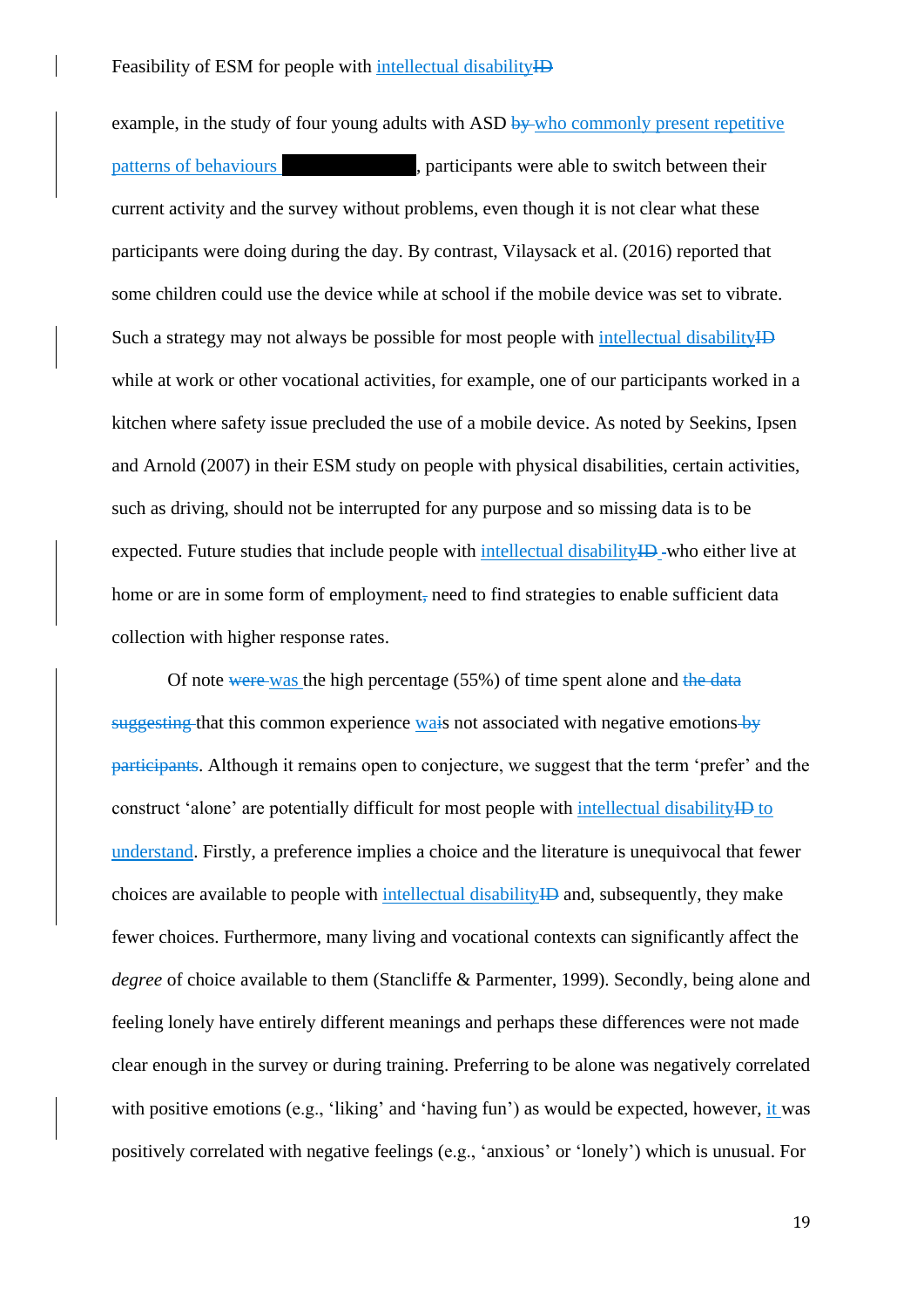#### Feasibility of ESM for people with intellectual disability ID

example, it would be logical to assume that  $\frac{f}{f}$  someone who is feeling anxious or lonely would *not* prefer to be alone. This suggests that the construct of 'preferring to be alone' was perhaps too difficult for participants. Of note is that the frequency for 'being alone' was high across all experiences and emotions, suggesting that many people with intellectual disability<sup>ID</sup> are alone much of the time as compared with individuals without intellectual disability ID (35% in Hintzen et al., 2010). Research has found that without support to participate in social groups and maintain friendships, people with intellectual disability<sup>ID</sup> would may otherwise be alone and have little to do (Wilson, Jaques, Johnson & Brotherton, 2017). These findings contribute to both the intellectual disability ID-specific literature, in particular studies related to self-reported loneliness (Stancliffe et al., 2014), and also the emerging body of work exploring ESM using mobile devices across different population groups such as children with neuromuscular disorders (Bray et al., 2010). Also, contrary to most published research about anxiety and intellectual disability  $\oplus$  (e.g., Reid, Smiley & Cooper, 2011), anxiety did not appear to be a commonly reported emotion, regardless of who the participant was with or the situation they were in.

The technological issues related to the app and the range of mobile device types led to missing data and were a constant frustration for all involved. Of note is that the most modern mobile device used by a participant, a recently released version of a top-selling brand, was just as incompatible as some of the older mobile devices. Future studies must field-test the stability of any ESM app across different mobile device platforms. Using a mobile device to collect ESM data offers many advantages, such as more accurate transfer of data across platforms, having data that is time-stamped, and eliminating the need for recall – a major issue for many people with intellectual disability  $ID$  (Stancliffe et al. 2014) – when using a retrospective data collection tool. There is not an obvious solution to the instability of the app across different types of devices. For those participants with a mobile device that was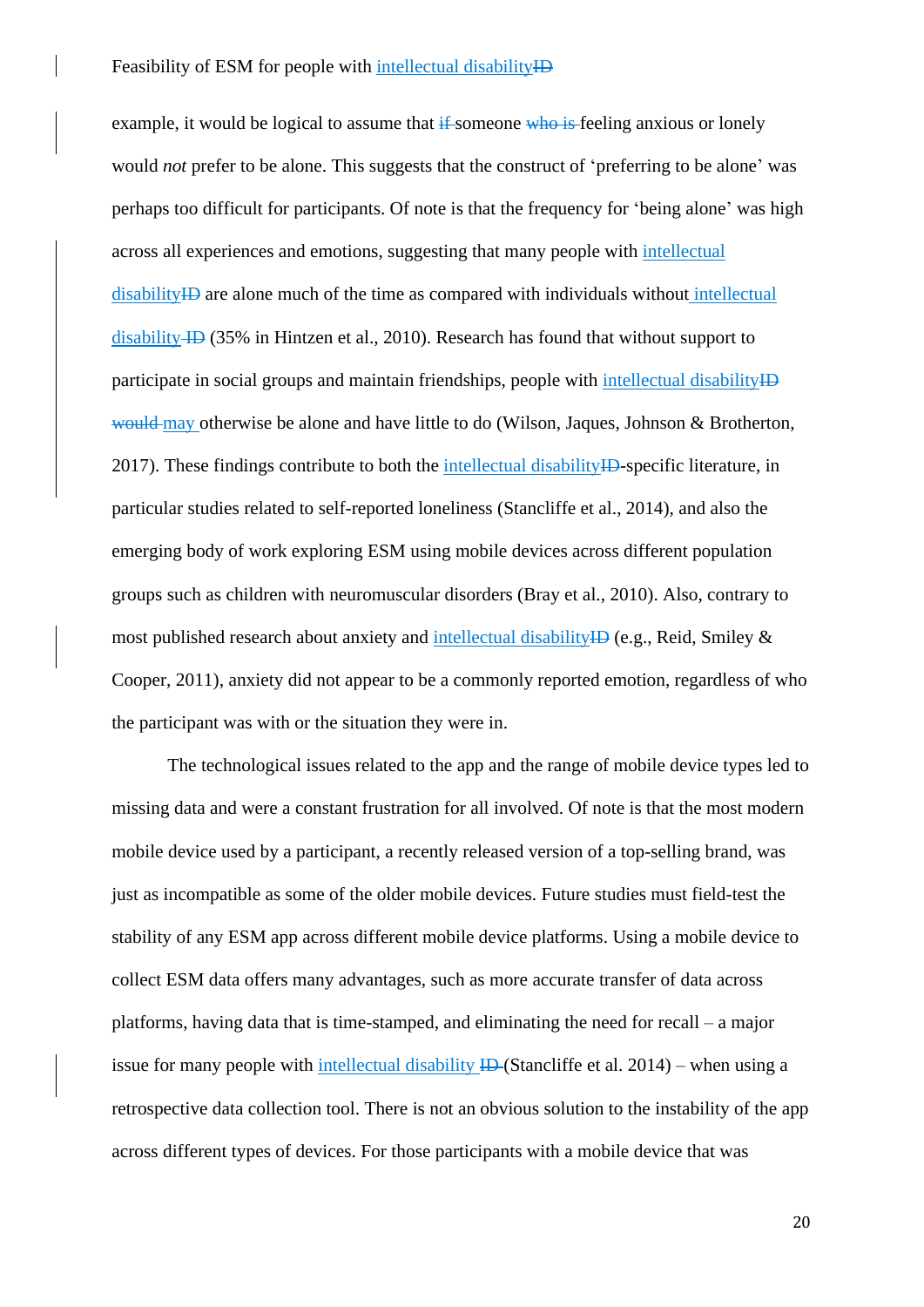#### Feasibility of ESM for people with intellectual disability ID

incompatible with the app, due to age or being an atypical branded device, we supplied them with a brand new mobile device with hardware that was compatible with the app. The solution was not, however, ideal as this meant carrying around and being responsible for two mobiles. Further, it also required learning how to use a different type of mobile device with totally different commands and ways of activating functions (e.g., swiping up, rather than across) and these barriers have been noted previously in the literature (e.g., De Urturi Breton et al., 2012). While literature suggests that mobile phone use is common for people with intellectual disabilityies ((Bryen, Carey & Friedman, 2007)CITE), there may be a level of cognitive functioning necessary to use particular ESM software. Future research is needed to investigate the level of cognitive functioning may be needed to use ESM software and at what point such software may become inaccessible to people with cognitive or communication difficulties. While the technological issues were more common in our study than previous research, future research should may require work closely with the App developer to solve any technological problems promptly or investigate possibilities of using other Apps (e.g., PIEL Survey App; Jessup, Bian, Chen, & Bundy, 2012).

Future studies should focus on improving the survey content, layout, language and use of images. Although we modified previous ESM surveys, for example, using dichotomous rather than sliding scale responses, and as a whole the survey itself proved valid, improvements are needed. Qualitative feedback from parents highlighted specific issues with certain terms and misunderstandings that we may not have otherwise gleaned.  $F_7$ for example, instances of potential acquiescence and responding as if the survey was 'the event'. Importantly, although many consider acquiescence in people with intellectual disability<sup>ID</sup> to be based on a desire to please others by giving the 'correct' response, it also results from misunderstanding what has been asked of the person due to the complexity of the language or constructs being used (Finlay & Lyons, 2002). A standard measure of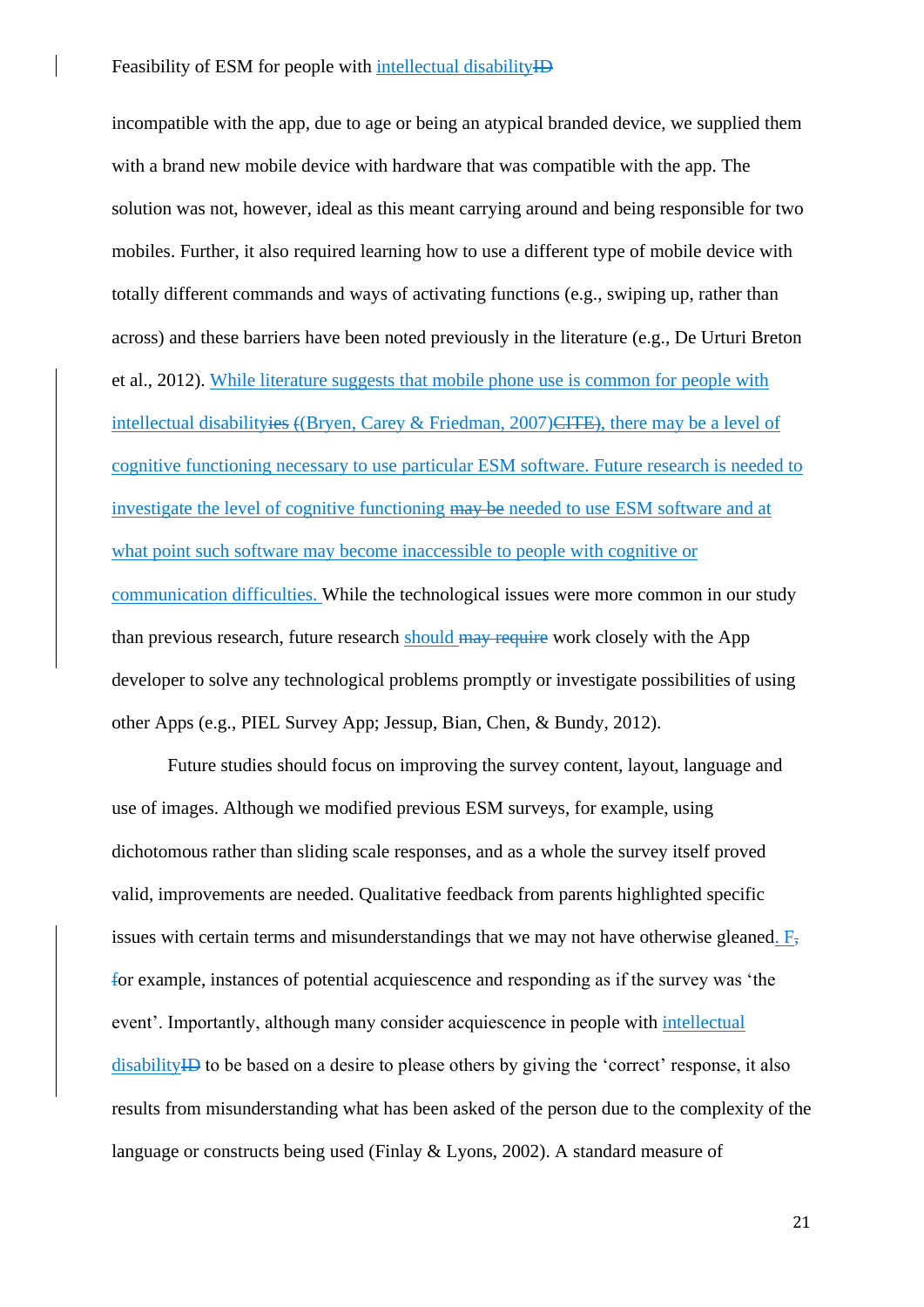acquiescence would enhance the rigour of the current study and future replication. However the reading activity required correct answers and the demonstration of the app likewise required an appropriate response, thus we remain confident this was not an issue in the current study. Consideration for co-design of a future intellectual disability<del>ID</del>-specific survey with both parents and people with intellectual disability<sup>ID</sup> would be worthwhile. Further, the addition of Augmented and Alternative Communication experts who can assist with modifying the language and matching the images to the underlying construct and meaning would be of benefit.

## **Future implications**

A key finding from this feasibility study is the responses we received to questions about being alone and loneliness. Measuring loneliness in people with <del>ID</del>intellectual disability using valid self-report tools is not straightforward and the need to develop intellectual disabilityID-friendly tools and methods has been noted (Stancliffe et al., 2014). ESM could provide a solution to this research problem, in particular ESM has the strengths of the contextual granularity ESM provides across time and that it does not relylimited reliance upon recall. An area that we believe ESM can have potentially significant implications is in the self-reporting of chronic illness symptoms, most particularly as people with intellectual disabilityID have a disparate incidence of chronic illness compared to the general population

). Areas of focus could include the self-reporting of pre- and postictal seizure symptoms, symptoms of high and low blood glucose levels in people with diabetes, and pain symptoms related to cerebral palsy. More broadly, there is scope to build on the work of Bray and colleagues (2010) in using ESM for self-reporting of health-related quality of life. Notwithstanding the possibilities of these exciting areas for future research, at this stage, ESM using mobile devices is currently limited to people with borderline to moderate intellectual disability **ID** and sufficient reading ability. Future application might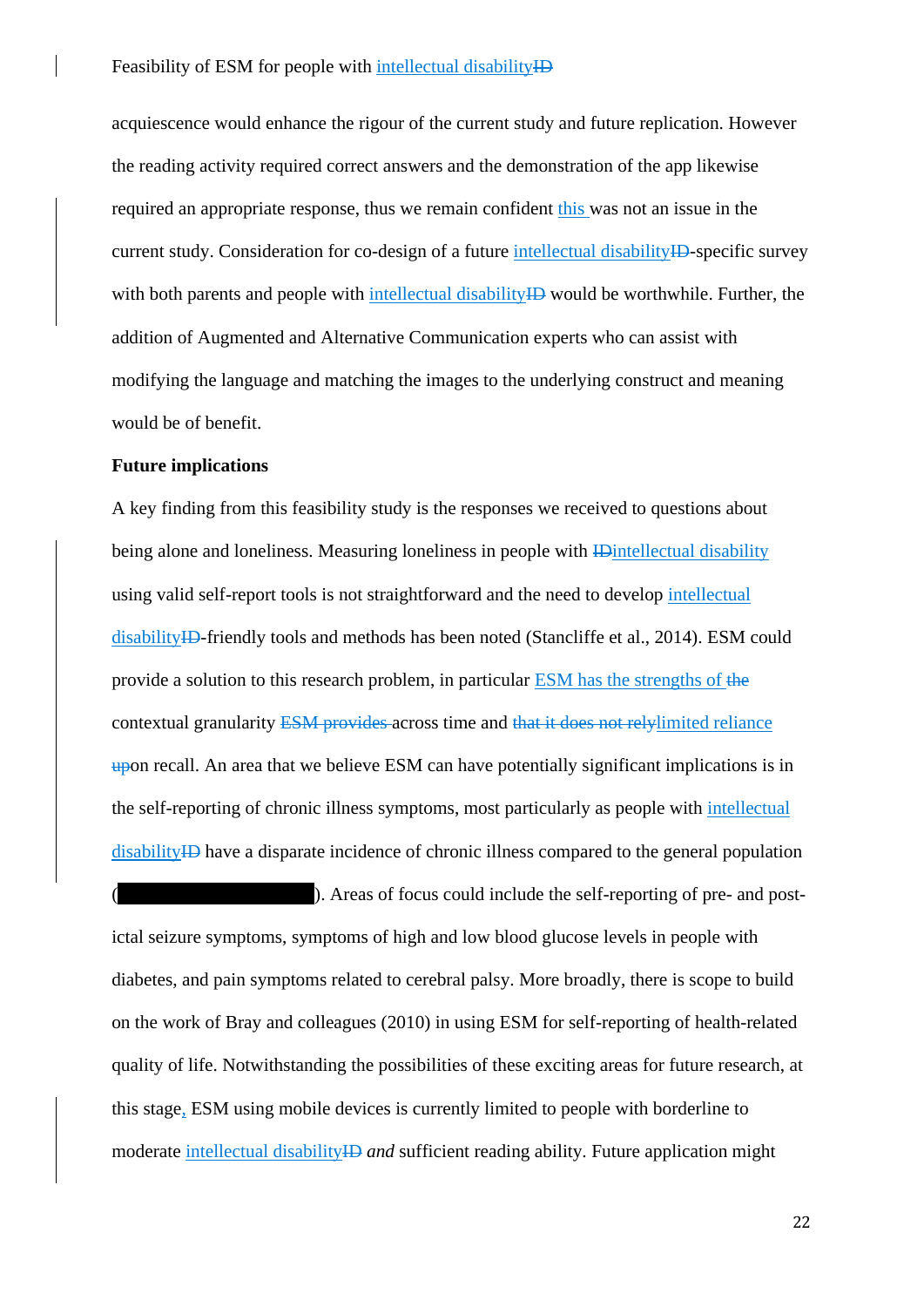enable accessibility to more people with intellectual disability<sup>ID</sup> who have been exposed to years of inclusive school education and/or targeted literacy interventions (e.g., Allor et al., 2013).

#### **Limitations**

There are a number of limitations to this study, the main one being the relatively small sample size due to difficulty recruiting participants and missing data. Nevertheless, it should be noted that Hektner et al (2007) has previously suggested that 10-20 participants are sufficient to examine the feasibility of ESM using mobile devices and identify concerns regarding designing and implementing an ESM study with people with intellectual disability ID for a full-scale study. One variable not embedded in this feasibility study was the amount of time spent in survey completion as it was not recorded in the App we purchased (Basic License version). This is another factor influencing the response rates. However, as we did not receive any negative feedback about participation being a time burden, we assume this was not problematic and was not a factor for missed survey responses. Further researchers may consider the mEMA App with the Professional License or other Apps that include the function of recording time spent in survey completion. Although reading ability was mentioned by some parents as an area that might exclude some people with intellectual disabilityID, there must always be some screening measure for such a tool and so future studies should explore the range of ways that function, and therefore participation, can be measured. In addition to the technological issues discussed, it also possible that participants made errors using the software that resultsed in missing data or impacted the validity of such data. Further, we used the ICAP, and as this was published in the 1980s, it is possible that more current measures of adaptive behaviour could be used. Nevertheless, the ICAP is a robust tool that remains in use by many international researchers. The final limitation was not using an operational definition of personal perceptions or emotions, instead we relied upon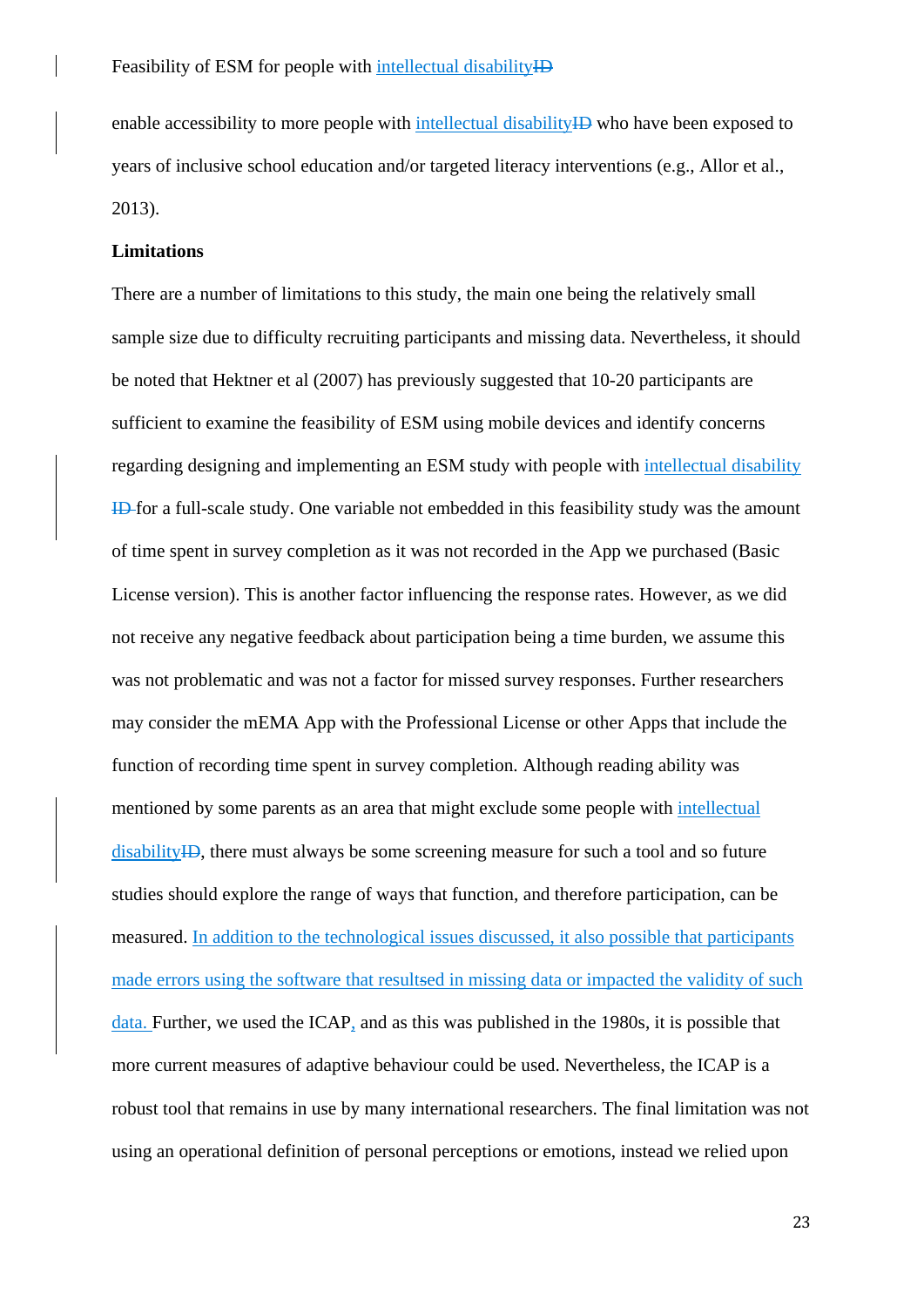self-interpretation, which could differ across individuals and contexts. As our indicators of internal validity suggest, the concepts had shared meaning among participants. HoweverThis suggests, there was a strong enough level of common understanding among participants such that varying self-interpretation did not affect the rigour of our findings.

#### **Conclusion**

Importantly, what we have shown is that the ESM using mobile devices can beis feasible in this population. Despite a low response rate, the response that were received were found to be valid and reliable in most areas. as some participants showed valid and reliable responses in most areas. However, we did experience feasibility issues in the domains of technological issues and potential misinterpretation of some of the items. Although low, the signal response rate illustrated ESM methods can be useful for people with Iintellectual dDisability. As participant understanding of the survey relied on researcher judgement, the replication of the current study in other populations is limited. Further research is needed to address the issues encountered with this method in order to further improve feasibility for this population. ESM methods were also found to be reliable and have strong face validity in this population for individuals who completed the surveys. Findings suggest ESM should be further evaluated as a method to understand both internal and external social experiences of people with intellectual disability ID.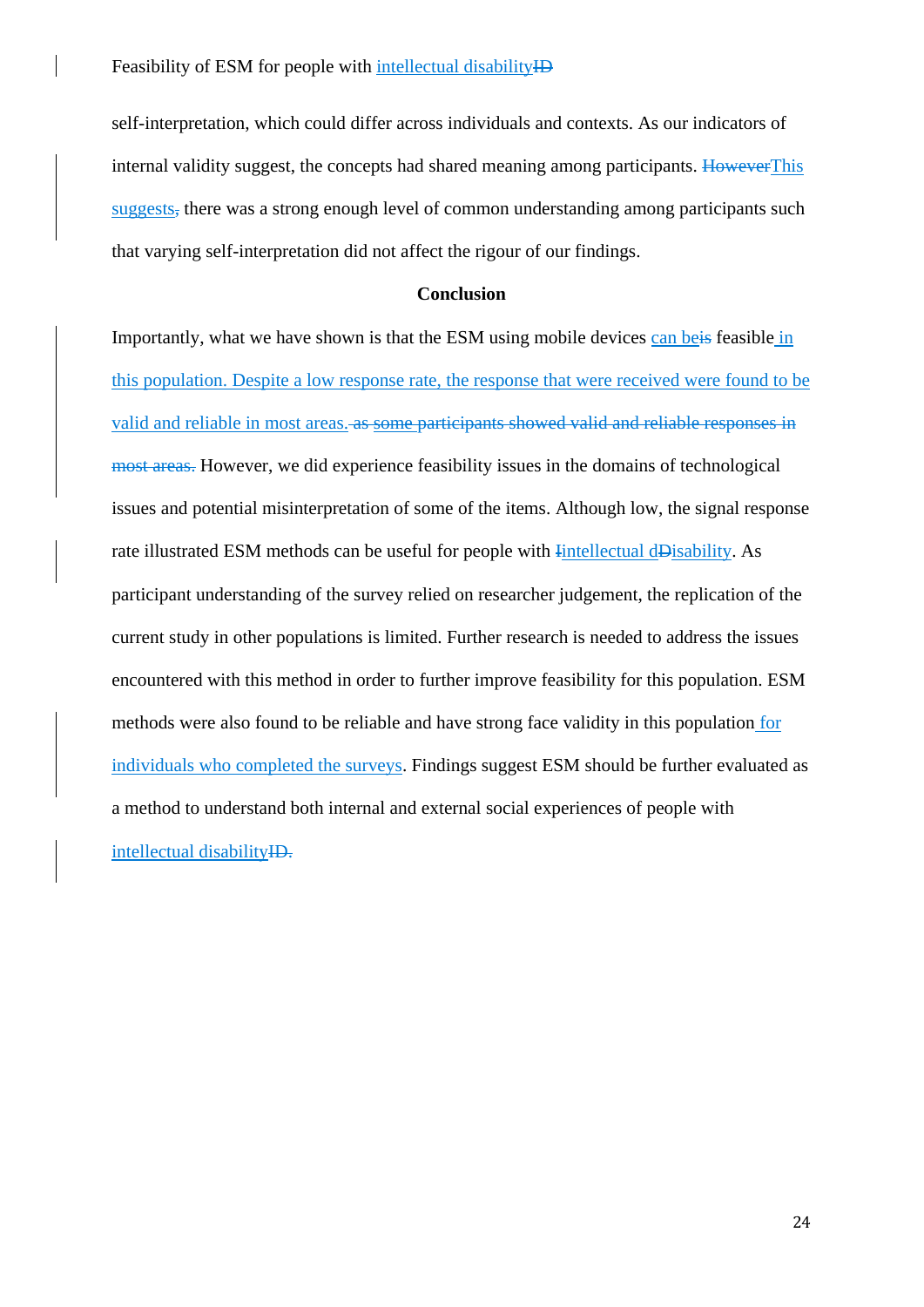#### **References**

- Allor, J.H., Gifford, D.B., Al Otaiba, S., Miller, S.J. & Cheatham, J.P. (2013). Teaching student with intellectual disability to integrate reading skills: Effects of text and textbased lessons. *Remedial and Special Education, 34*(6), 346-356. DOI: 10.1177/0741932513494020
- Bigby, C. Whiteside, M. & Douglas, J. (2017). Providing support for decision making to adults with intellectual disability: Perspectives of family members and workers in disability support services, *Journal of Intellectual & Developmental Disability*, DOI: [10.3109/13668250.2017.1378873](https://doi.org/10.3109/13668250.2017.1378873)
- Bradshaw, P. (2001). Complexity of staff communication and reported level of understanding skills in adults with intellectual disability. *Journal of Intellectual Disability Research, 45*(3), 233-243. <https://doi.org/10.1046/j.1365-2788.2001.00318.x>
- Bray, P., Bundy, A., Ryan, M. M., & North, K. N. (2010). Feasibility of a computerized method to measure quality of "everyday" life in children with neuromuscular disorders. *Physical & Occupational Therapy in Pediatrics, 30*(1), 43-53. doi: 10.3109/01942630903294687
- Bruininks, R. H., Hill, B. K., Weatherman, R. F., & Woodcock, R. W. (1986). *Inventory for Client Agency and Planning*. Chicago, IL: Riverside Publishing.
- Bryen, D. N., Carey, A. & Friedman, M. (2007). Cell phone use by adults with intellectual disabilities. *Intellectual and Developmental Disabilities, 45*(1), 1-2. Doi: 10.1352/1934-9556(2007)

Chen, Y.-W., Bundy, A., Cordier, R., Chien, Y.L., & Einfeld, S. (2016). The experience of social participation in everyday contexts among individuals with Autism Spectrum Disorders: An experience sampling study. *Journal of Autism and Developmental*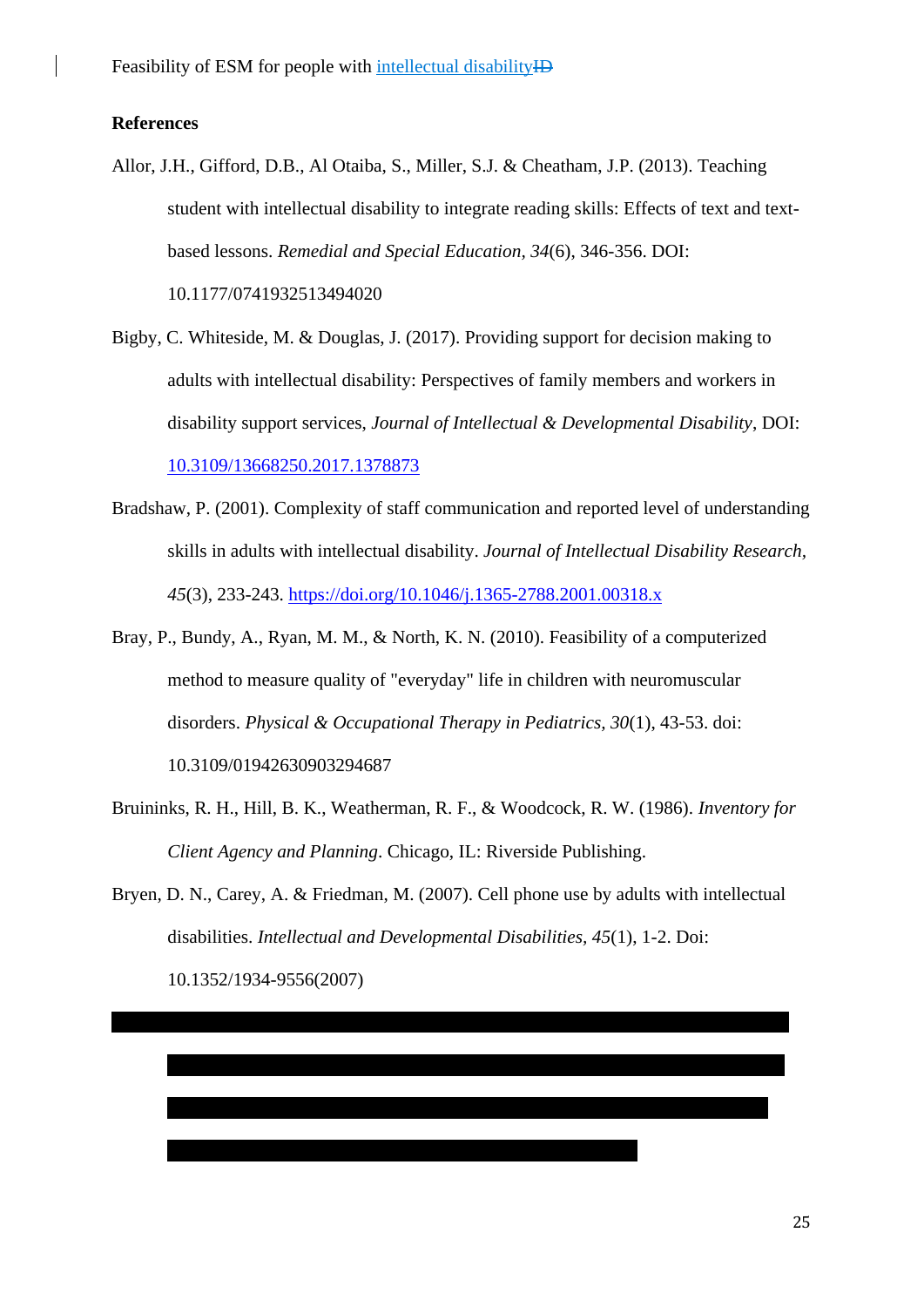

Csikszentmihalyi, M. & Larson, R.W. (1987). Validity and reliability of the experiencesampling method. *Journal of Nervous and Mental Disorders, 175*, 526–536.

De Urturi Breton, Z., Hernández, F., Zorrilla, A. & Zapirain, B. (2012). Mobile communication for intellectually challenged people: A proposed set of requirements for interface design on touch screen devices. *Communications in Mobile Computing, 1*(1), 1-4. Doi: 10.1186/2192-1121-1-1

- Delespaul, P. (1995). *Empirical studies in ESM reliability and validity*. In: M.W. de Vries (Ed.), Assessing Schizophrenia in Daily Life: The Experience Sampling Method. Maastricht University Press, Maastricht, The Netherlands.
- Dusseljee, J. C. E., Rijken, P. M., Cardol, M., Curfs, L. M. G., & Groenewegen, P. P. (2011). Participation in daytime activities among people with mild or moderate intellectual disability. *Journal of Intellectual Disability Research, 55*, 4-18. doi: 10.1111/j.1365- 2788.2010.01342.x
- Finlay, W.M.L. & Lyons, E. (2002). Acquiescence in interviews with people who have mental retardation. *Mental Retardation, 40*(1), 14-29. [https://doi.org/10.1352/0047-](https://doi.org/10.1352/0047-6765(2002)040%3c0014:AIIWPW%3e2.0.CO;2) [6765\(2002\)040<0014:AIIWPW>2.0.CO;2](https://doi.org/10.1352/0047-6765(2002)040%3c0014:AIIWPW%3e2.0.CO;2)

Hare, D. J., Gracey, C., & Wood, C. (2016). Anxiety in high-functioning autism: A pilot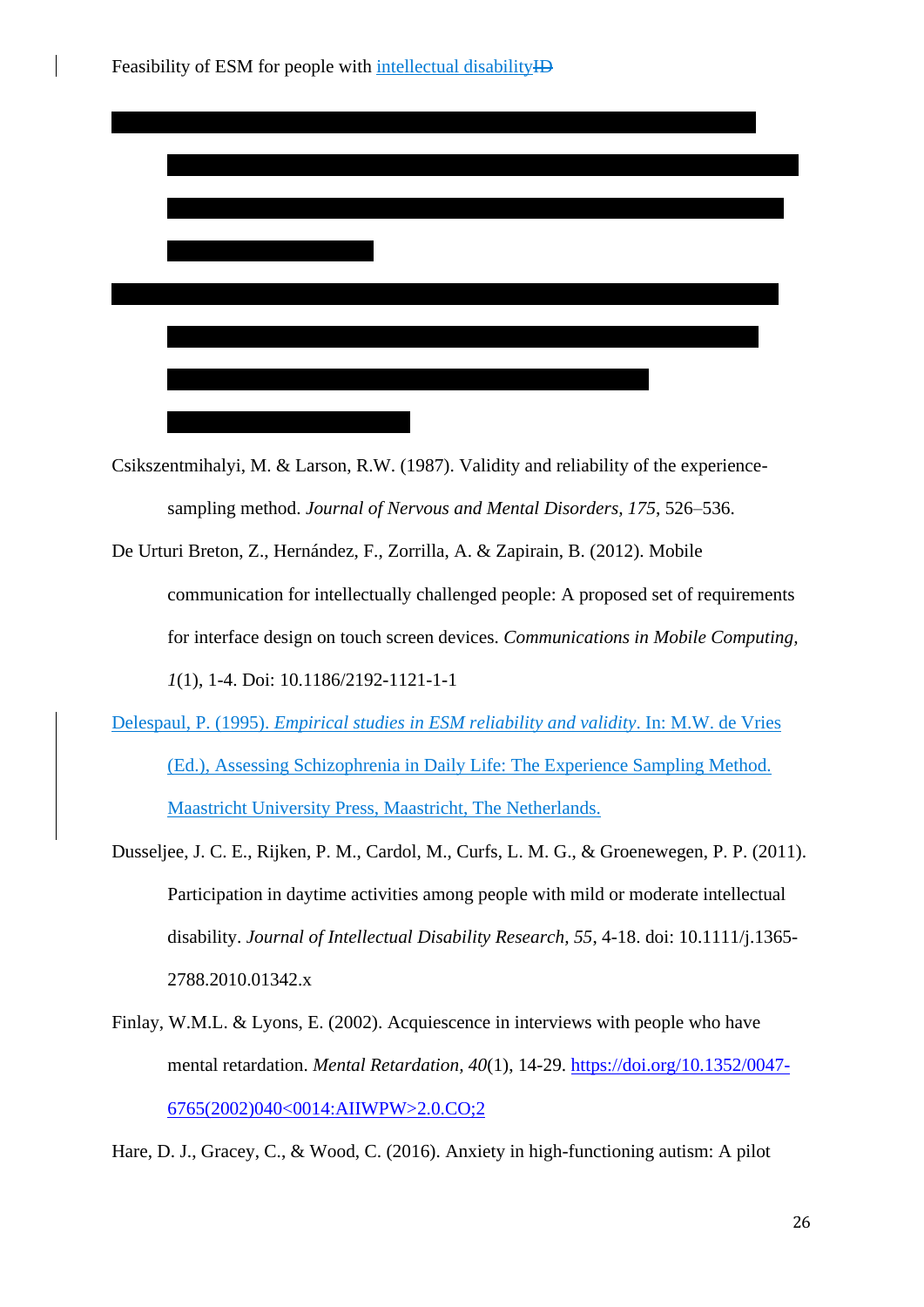study of experience sampling using a mobile platform. *Autism*, *20*(6), 730-743.

- Hektner, J. M., Schmidt, J. A., & Csikszentmihalyi, M. (2007). *Experience sampling method: Measuring the quality of everyday life*. Thousand Oaks, California: Sage Publications Inc.
- Hintzen, A., Delespaul, P., van Os, J., & Myin-Germys, I. (2010). Social needs in daily life in adults with Pervasive Developmental Disorders. *Psychiatry Research, 179*(7), 75-80. doi: 10.1016/j.psychres.2010.06.014
- IBM Corporation. (2015). IBM SPSS Statistics 26. Armonk, NY: IBM Corporation. Available from:<http://www-01.ibm.com/software/analytics/spss/>
- Ilumivu. (2017). *mEMA: Mobile ecological momentary assessment*. Retrieved 21 September 2017, from

<https://ilumivu.com/solutions/ecological-momentary-assessment-app/>

- Jessup, G., Bian, S., Chen, Y. W., & Bundy, A. (2012). *Manual of P.I.E.L Survey Application [iPhone/iPod Touch/iPad/iPad Mini Application]*. Retrieved from: <http://pielsurvey.org/>
- Kincaid, J. P., Fishburne, R. P., Rogers, R. L., & Chissom, B. S. (1975). Derivation of new readability formula (Automated Readability Index, Fog Count and Flesch Reading Ease Formula) for Navy enlisted personnel. Memphis, TN: Naval Air Station.
- Kimhy, D., Delespaul, P., Corcoran, C., Ahn, H., Yale, S. & Malaspina, D. (2005). Computerized experience sampling method (ESMc): Assessing feasibility and validity among individuals with schizophrenia. *Journal of Psychiatric Research, 40*, 221–230, doi:10.1016/j.jpsychires.2005.09.007
- Lennox, N., Taylor, M, Rey-Conde, T., Bain, C., Purdie, D.M. & Boyle, F. (2005). Beating the barriers: Recruitment of people with intellectual disability to participate in research. *Journal of Intellectual Disability Research, 49*(4), 296-305.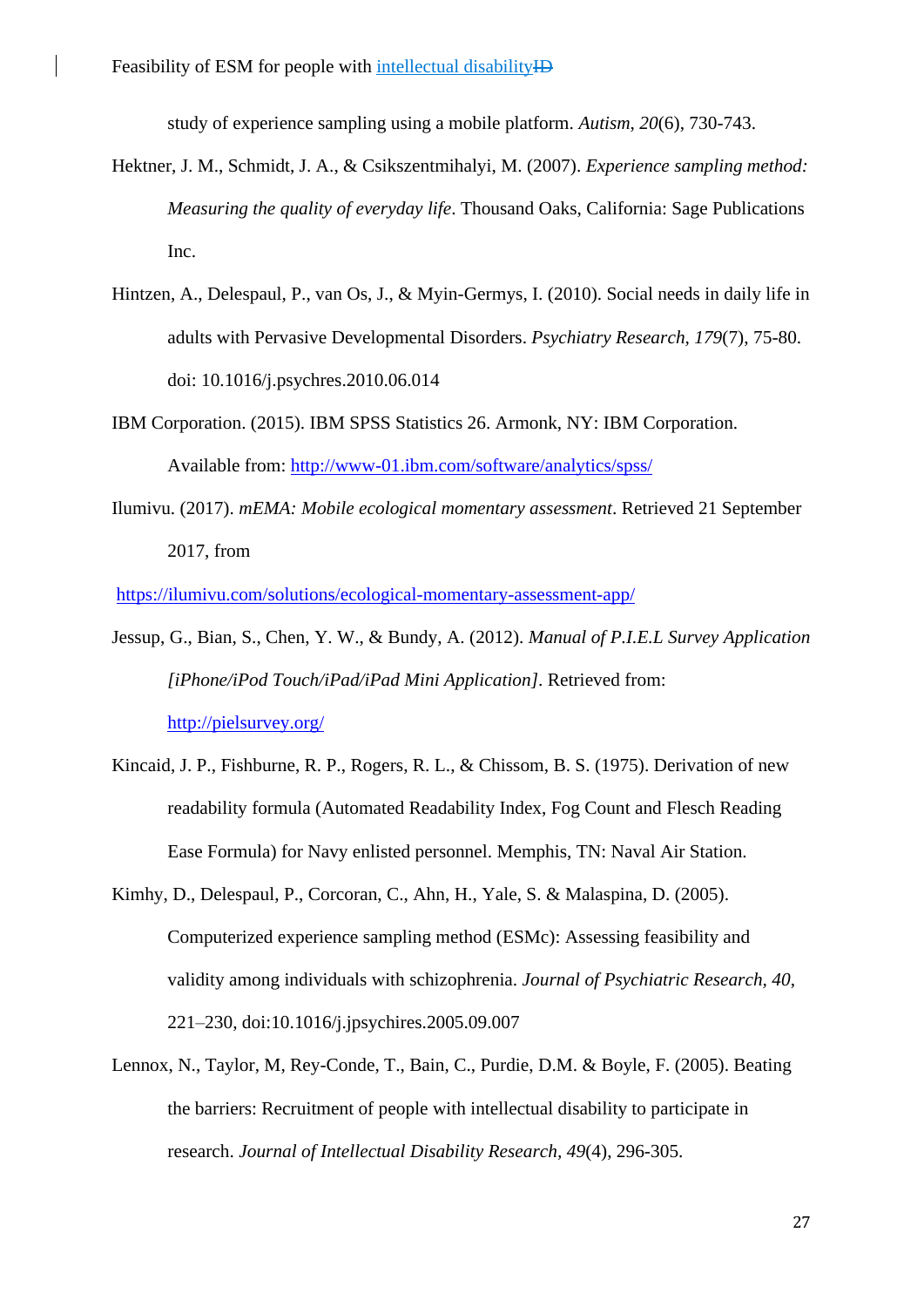https://doi.org/10.1111/j.1365-2788.2005.00618.x

- Milner, P., & Kelly, B. (2009). Community participation and inclusion: People with disabilities defining their place. *Disability & Society, 24*(1), 47-62. doi: 10.1080/09687590802535410
- Mulligan, C.B., Schneider, B., & Wolfe, R. (2000) Time use and population representation in the Sloan Study of Adolescents. Unpublished manuscript, Alfred P. Sloan/University of Chicago Center for the study of Working Families.
- Myin-Germys, I., Peeters, F., Havermans, R., Nicolson, N. A., de Vries, M. W., Delespaul, P., & van Os, J. (2003). Emotional reactivity to daily life stress in psychosis and affective disorder: An experience sampling study. *Acta Psychiatrica Scandinavica, 107*(2), 124-131.
- Reid, K.A., Smiley, E. & Cooper, S.A. (2011). Prevalence and associations of anxiety disorders in adults with intellectual disabilities. *Journal of Intellectual Disability Research, 55*(2), 172-181. doi: 10.1111/j.1365-2788.2010.01360.x.
- Seekins, T., Ipsen, C. & Arnold, N.L. (2007). Using Ecological Momentary Assessment to measure participation: A preliminary study. *Rehabilitation Psychology, 52*(3), 319- 330. DOI: 10.1037/0090-5550.52.3.319.
- Shiffman, S., Stone, A. A., & Hufford, M. R. (2008). Ecological momentary assessment. *Annual Review of Clinical Psychology*, *4*, 1-32.
- Short, N. A., Boffa, J. W., Clancy, K., & Schmidt, N. B. (2018). Effects of emotion regulation strategy use in response to stressors on PTSD symptoms: An ecological momentary assessment study. *Journal of Affective Disorders, 230*, 77-83. doi: 10.1016/j.jad.2017.12.063
- Stancliffe, R.J. & Parmenter, T.R. (1999). The Choice Questionnaire: A scale to assess choices exercised by adults with intellectual disability. *Journal of Intellectual and*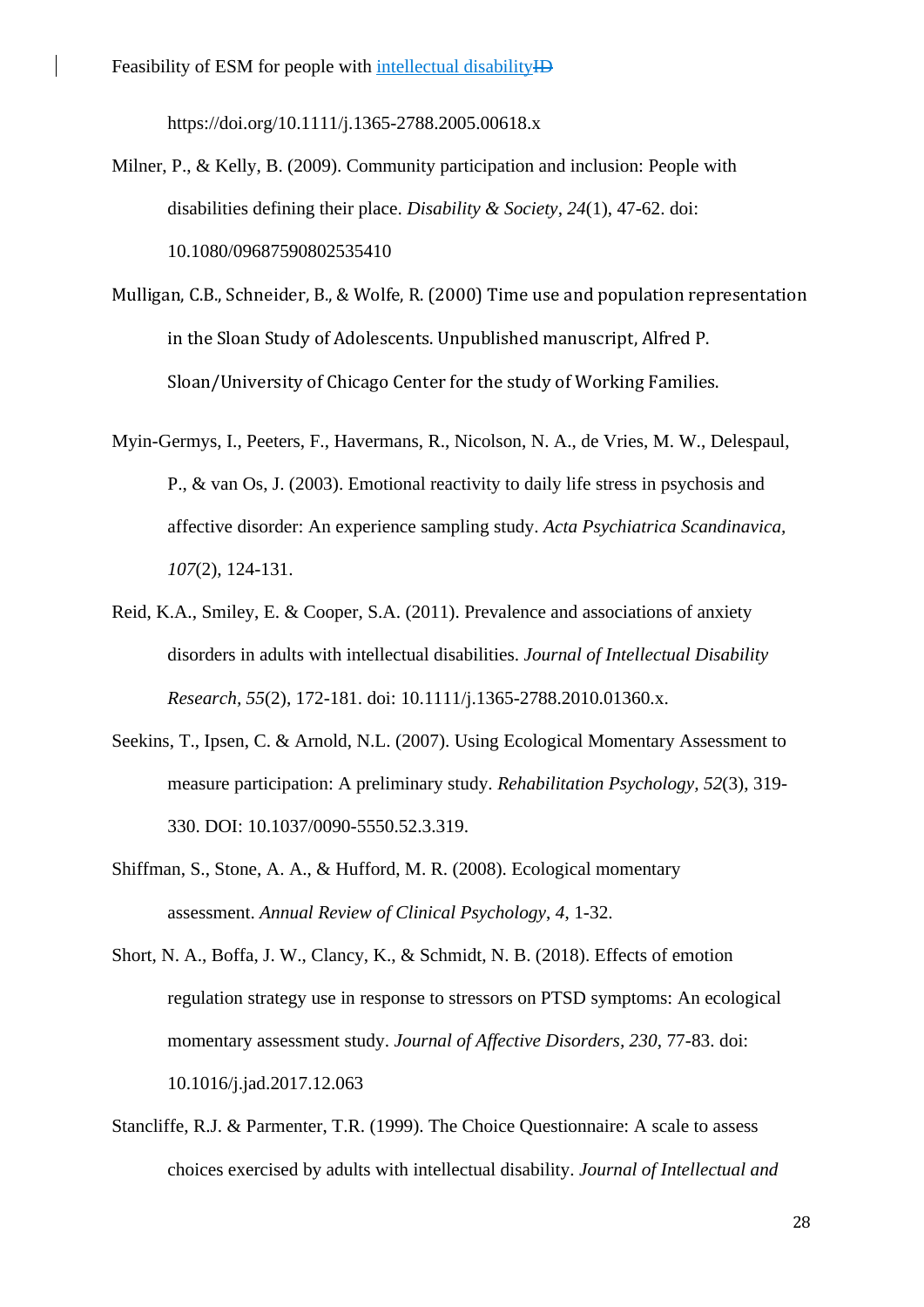*Developmental Disability, 24*(2), 107-132.

Stancliffe, R. J., Lakin, K. C., Doljanac, R., Byun, S.-Y., Taub, S., & Chiri, G. (2007).

Lonelieness and living arrangement. *Intellectual and Developmental Disabilities, 45*(6), 380-390. doi: 10.1352/1934-9556

Stancliffe, R. J., Wilson, N. J., Bigby, C., Balandin, S. & Craig, D. (2014). Responsiveness to





Whalen, C. K., Jamner, L. D., Henker, B., Delfino, R. J., & Lozano, J. M. (2002). The ADHD spectrum and everyday life: Experience sampling of adolescent moods, activities, smoking and drinking. *Child Development, 73*(1), 209-227.

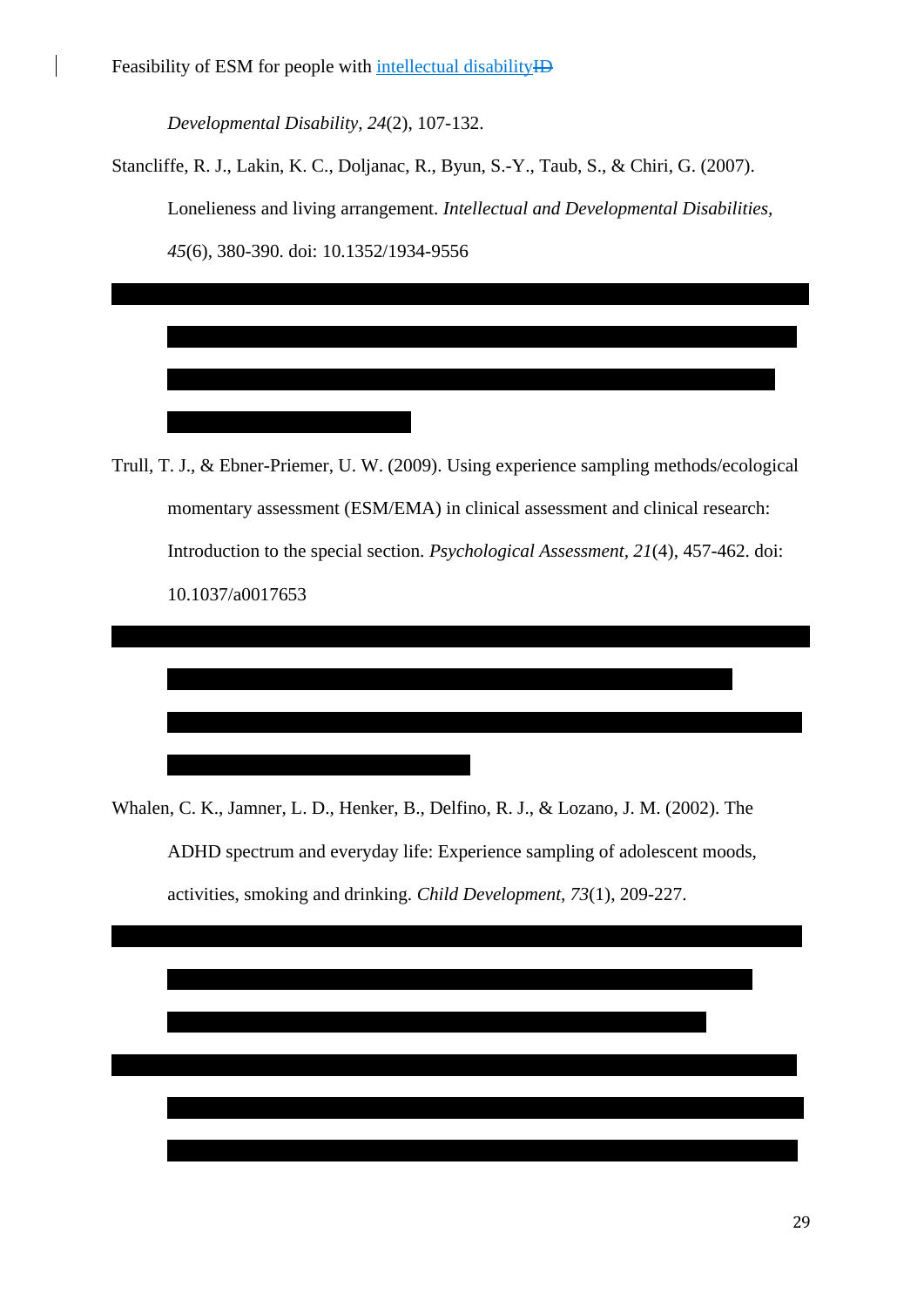Woodcock, R. (2011). *Woodcock reading mastery tests, 3rd ed* (WRMT-III). San Antonio,

Texas: Pearson Education, Inc.

 $\overline{\phantom{a}}$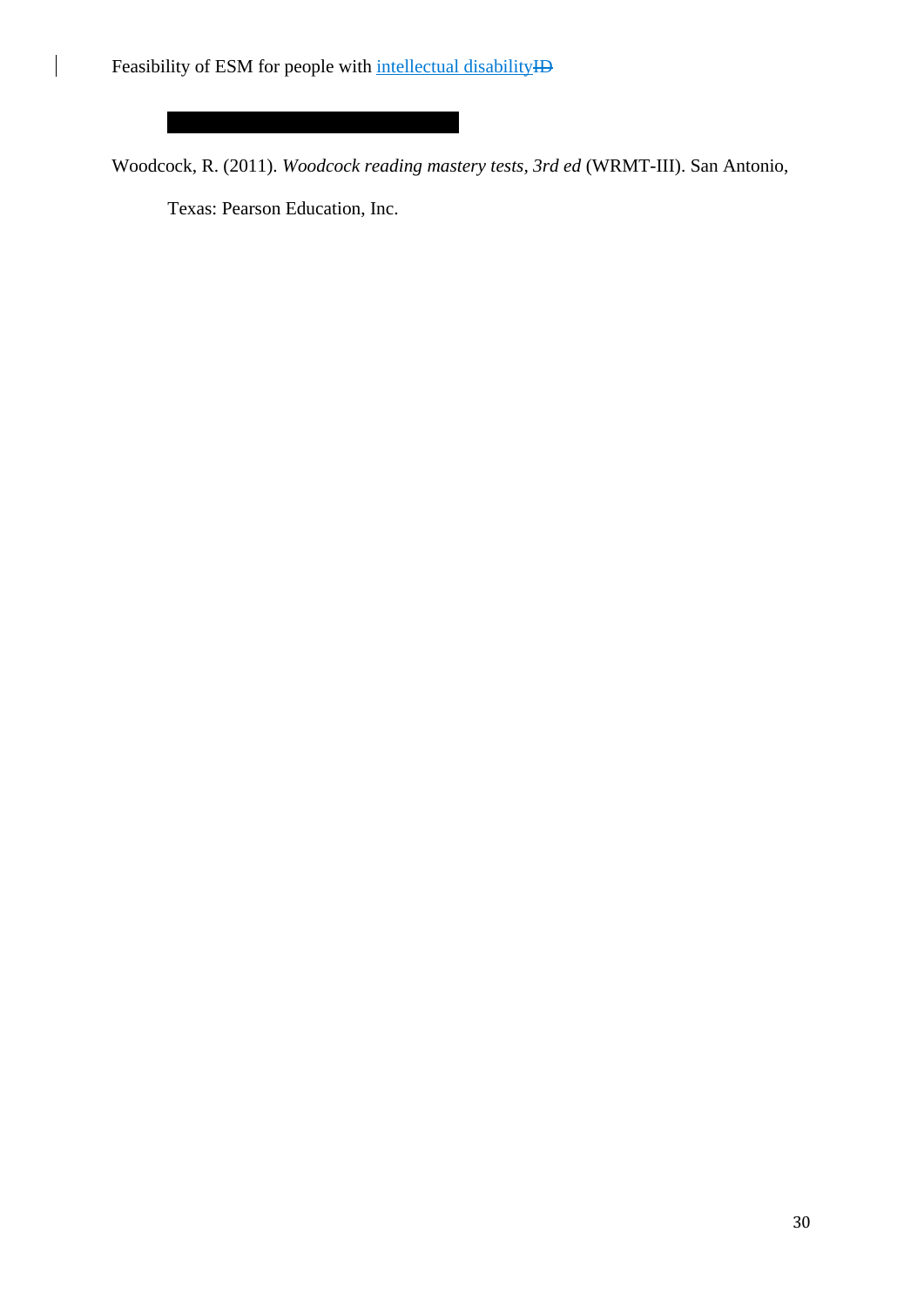# Table 1. Participant demographic data  $(N = 19)$

|                            | M      | S.D.         | Minimum | Maximum        | Frequency<br>(%) |
|----------------------------|--------|--------------|---------|----------------|------------------|
| Age                        | 27.2   | 7.7          | 18      | 43             |                  |
| <b>ICAP</b>                |        |              |         |                |                  |
| <b>Broad</b>               | 493    | 37.8         | 361     | 533            |                  |
| Independence <sup>a</sup>  |        |              |         |                |                  |
| General                    | $-2.5$ | 3.3          | $-11$   | $\overline{0}$ |                  |
| Maladaptive <sup>a</sup>   |        |              |         |                |                  |
| Service needs*             | 7.8    | $\mathbf{1}$ | 6       | 9              |                  |
| WRMT-III                   |        |              |         |                |                  |
| Word                       | 71.0   | 18.6         | 55      | 112            |                  |
| comprehension <sup>b</sup> |        |              |         |                |                  |
| Passage                    | 63.3   | 14.3         | 55      | 112            |                  |
| comprehension <sup>b</sup> |        |              |         |                |                  |
| Reading                    | 66.4   | 15.6         | 55      | 113            |                  |
| comprehension <sup>b</sup> |        |              |         |                |                  |
| Gender                     |        |              |         |                |                  |
| Male                       |        |              |         |                | 12(63.2)         |
| Female                     |        |              |         |                | 7(36.8)          |
| <b>State</b>               |        |              |         |                |                  |
| Western Australia          |        |              |         |                | 7(36.8)          |
| Queensland                 |        |              |         |                | 7(36.8)          |
| <b>New South Wales</b>     |        |              |         |                | 4(21)            |
| South Australia            |        |              |         |                | 1(5.4)           |
| Accommodation              |        |              |         |                |                  |
| With family                |        |              |         |                | 14 (74)          |
| Independent                |        |              |         |                | 5(26)            |
| Employment                 |        |              |         |                |                  |
| Full time                  |        |              |         |                | 3(15.8)          |
| Part time                  |        |              |         |                | 12(63.2)         |
| Day program                |        |              |         |                | 1(5.4)           |
| Unemployed                 |        |              |         |                | 3(15.8)          |

Note: General Maladaptive scores between -10 and +10 are considered normal. Service needs scores are as follows: 1-2 (Total personal care and intense supervision); 3-4 (Extensive personal care and/or constant supervision); 5-6 (Regular personal care and/or close supervision; 7-8 (Limited personal care and/or regular supervision);  $9 + (Infrequent or no assistance for daily living)$ 

abased on 17 participants

**Standard scores evaluated by WRMT-III**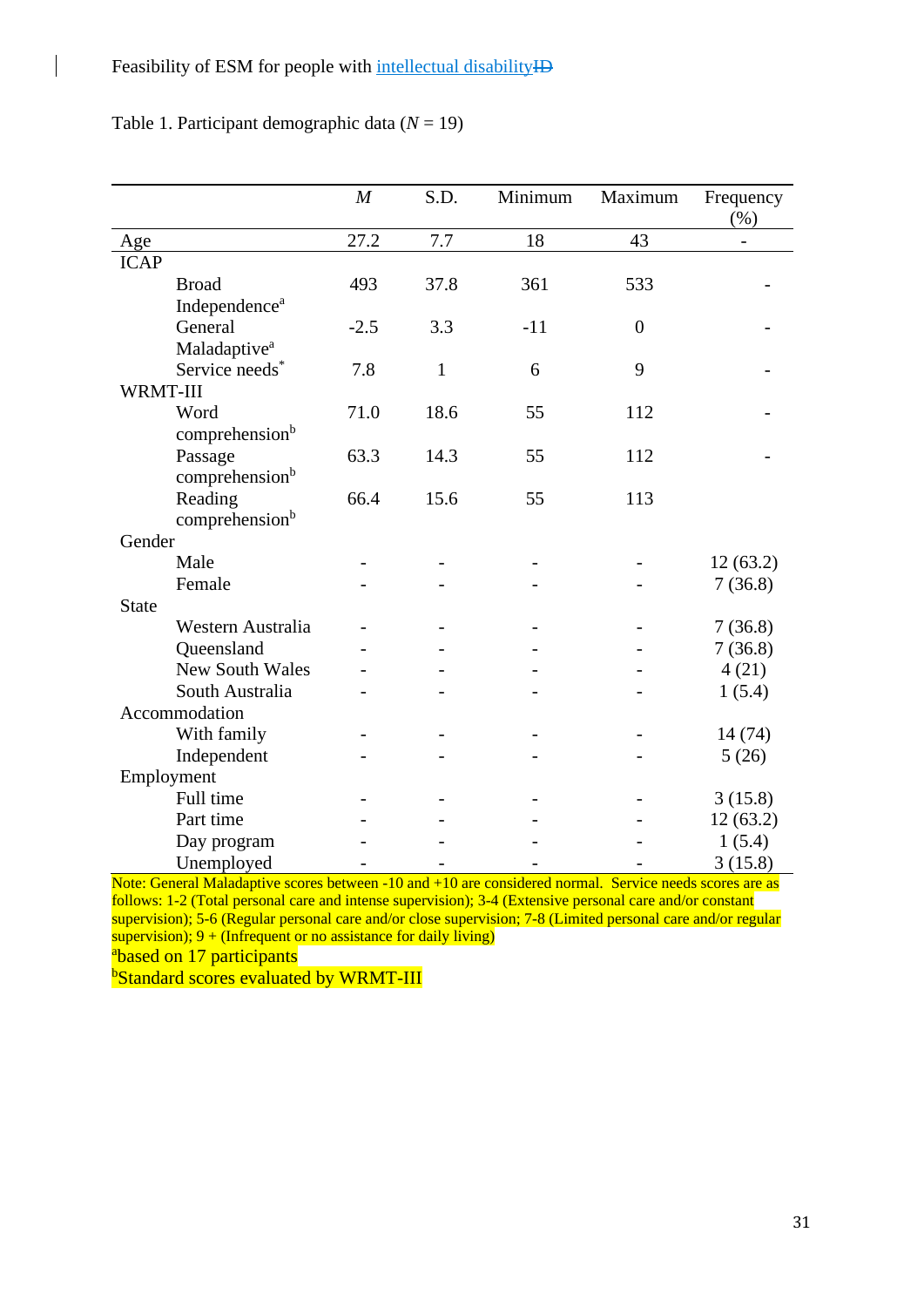| Table 2. Comparisons of internal aspects of experience between the two narves of the ESM data. |                              |                    |      |        |  |  |  |
|------------------------------------------------------------------------------------------------|------------------------------|--------------------|------|--------|--|--|--|
|                                                                                                | 1 <sup>st</sup> half of week | $2nd$ half of week |      |        |  |  |  |
| <b>ESM</b> questions                                                                           | Count $(\%)$                 | Count $(\%)$       |      |        |  |  |  |
| Quality of experiences                                                                         |                              |                    |      |        |  |  |  |
| Liking the engaged situation                                                                   | 143 (93.5)                   | 141 (97.9)         | 3.51 | 0.06   |  |  |  |
| Having fun                                                                                     | 143(93.5)                    | 131 (91.0)         | 0.65 | 0.42   |  |  |  |
| Perceived difficulty                                                                           | 6(3.9)                       | 4(2.8)             | 0.30 | 0.59   |  |  |  |
| Desires to do something else                                                                   | 21(13.7)                     | 17(11.8)           | 0.25 | 0.62   |  |  |  |
| Preferring alone                                                                               | 67(43.8)                     | 42(29.2)           | 6.83 | < 0.01 |  |  |  |
| Emotions                                                                                       |                              |                    |      |        |  |  |  |
| Feeling anxious                                                                                | 8(5.2)                       | 10(6.9)            | 0.38 | 0.54   |  |  |  |
| Feeling lonely                                                                                 | 34(22.2)                     | 40(27.8)           | 1.22 | 0.27   |  |  |  |
|                                                                                                |                              |                    |      |        |  |  |  |

Table 2. Comparisons of internal aspects of experience between the two halves of the ESM data.